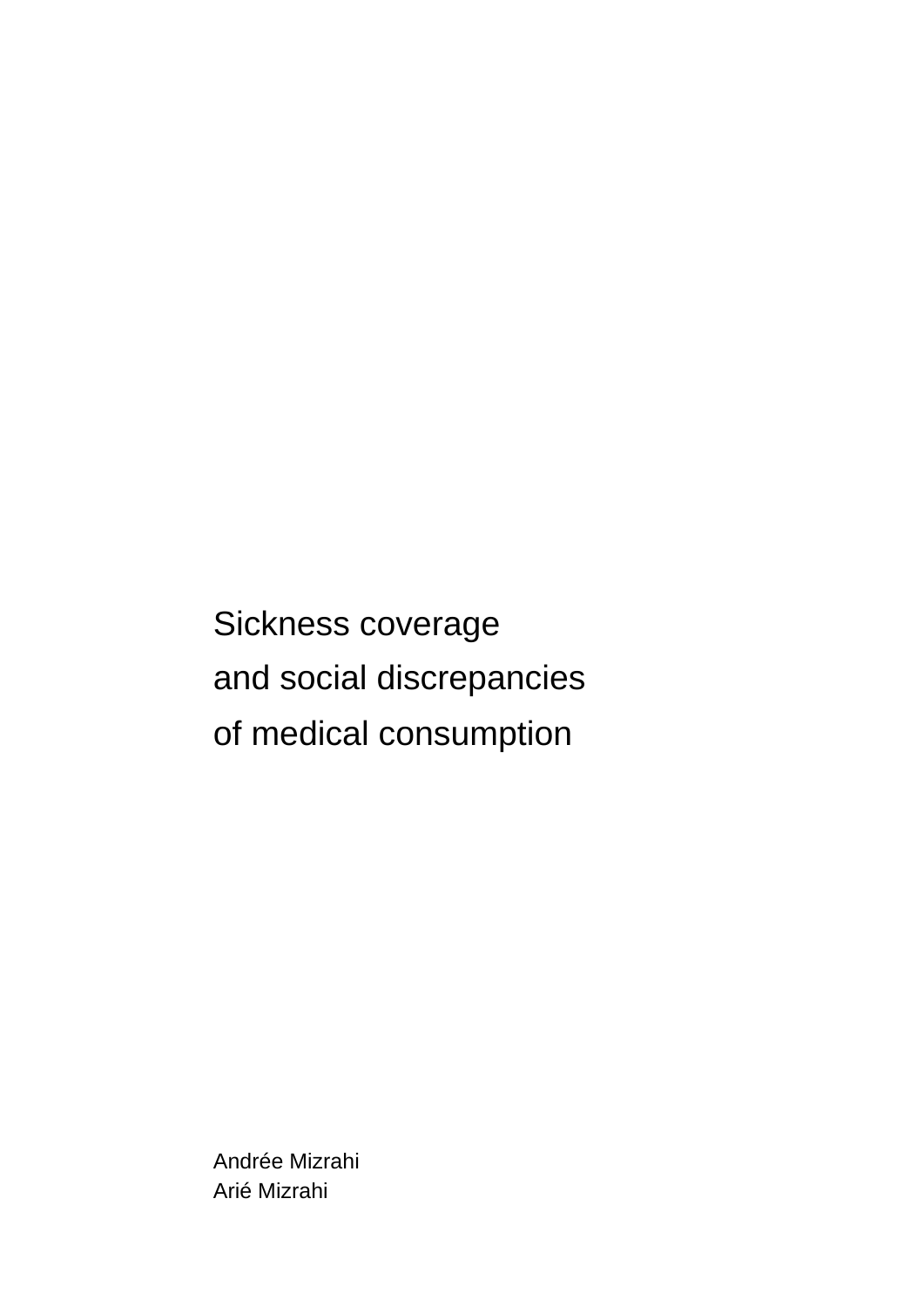# **CONSEIL D'ADMINISTRATION**

| <b>Président</b>  | Jean-Marie Thomas                                                                                                                                                                 |
|-------------------|-----------------------------------------------------------------------------------------------------------------------------------------------------------------------------------|
| Vice-Président    | Pierre Jeanson                                                                                                                                                                    |
| <b>Trésorier</b>  | Gérard Rameix                                                                                                                                                                     |
| <b>Secrétaire</b> | Gabriel Maillard                                                                                                                                                                  |
| <b>Membres</b>    | Mohamed Abdelatif, Claude Amis,<br>Jean-Marie Benech, Etienne Caniard, Alain Honoré,<br>Edmond Lisle, Daniel Magdelaine, Marcel Ravoux,<br>Catherine Sermet, François Tonnellier. |
| Chargé de mission |                                                                                                                                                                                   |

# **CONSEIL SCIENTIFIQUE**

 **scientifique et technique** Alain Ferragu

| <b>Président</b> | Dominique Jolly                                        |
|------------------|--------------------------------------------------------|
| <b>Membres</b>   | Jean-Marie Benech, Jean-Pierre Deschamps,              |
|                  | Maryse Gadreau, Jean-Paul Jardel, Ludovic Lebart,      |
|                  | Edmond Lisle, Jacques Magaud, Hugues Maury,            |
|                  | Emile Papiernik, Henri Picheral, Jean-Pierre Poullier, |
|                  | Gérard de Pouvourville, Annie Triomphe, Alain Trognon. |

# **EQUIPE DE RECHERCHE**

| <b>Directeur</b>           | Pierre-Jean Lancry                                                                                                                 |
|----------------------------|------------------------------------------------------------------------------------------------------------------------------------|
| Directeurs de recherche    | Thérèse Lecomte, Andrée Mizrahi, Arié Mizrahi,<br>Simone Sandier, François Tonnellier.                                             |
| Maîtres de recherche       | Laure Com-Ruelle, Philippe Le Fur, Georges Menahem,<br>Catherine Sermet, Marie-Jo Sourty-Le Guellec.                               |
| Chargés de recherche       | Agnès Bocognano, Nathalie Grandfils, Véronique Lucas,<br>Valérie Paris, Nadine Raffy-Pihan.                                        |
| Attachés de recherche      | Fabienne Aguzzoli, Anne Aligon, Sylvie Dumesnil,<br>Delphine Lemaître, Annick Le Pape, Younes Mahi.                                |
| <b>Documentalistes</b>     | Régine Dupuy, Agnès Grandin, Nathalie Meunier,<br>Marie-Odile Safon.                                                               |
| <b>Informaticiens</b>      | Martine Broïdo, Olivier Busson, Jacques Harrouin,<br>Thierry Hensgen, Catherine Ordonneau, Philippe Roubach,<br>Frédérique Ruchon. |
| Assistante de recherche    | Catherine Banchereau                                                                                                               |
| Responsable administratif  |                                                                                                                                    |
| et financier               | Zette Dayan                                                                                                                        |
| <b>Cadre administratif</b> | Isabelle Henri                                                                                                                     |
| <b>Secrétaires</b>         | Patricia Comte, Patricia Darfeuille, Michèle Naon,<br>Charlotte Scheiblin, Sandrine Sebag.                                         |

**Conseiller scientifique permanent** Henri Pequignot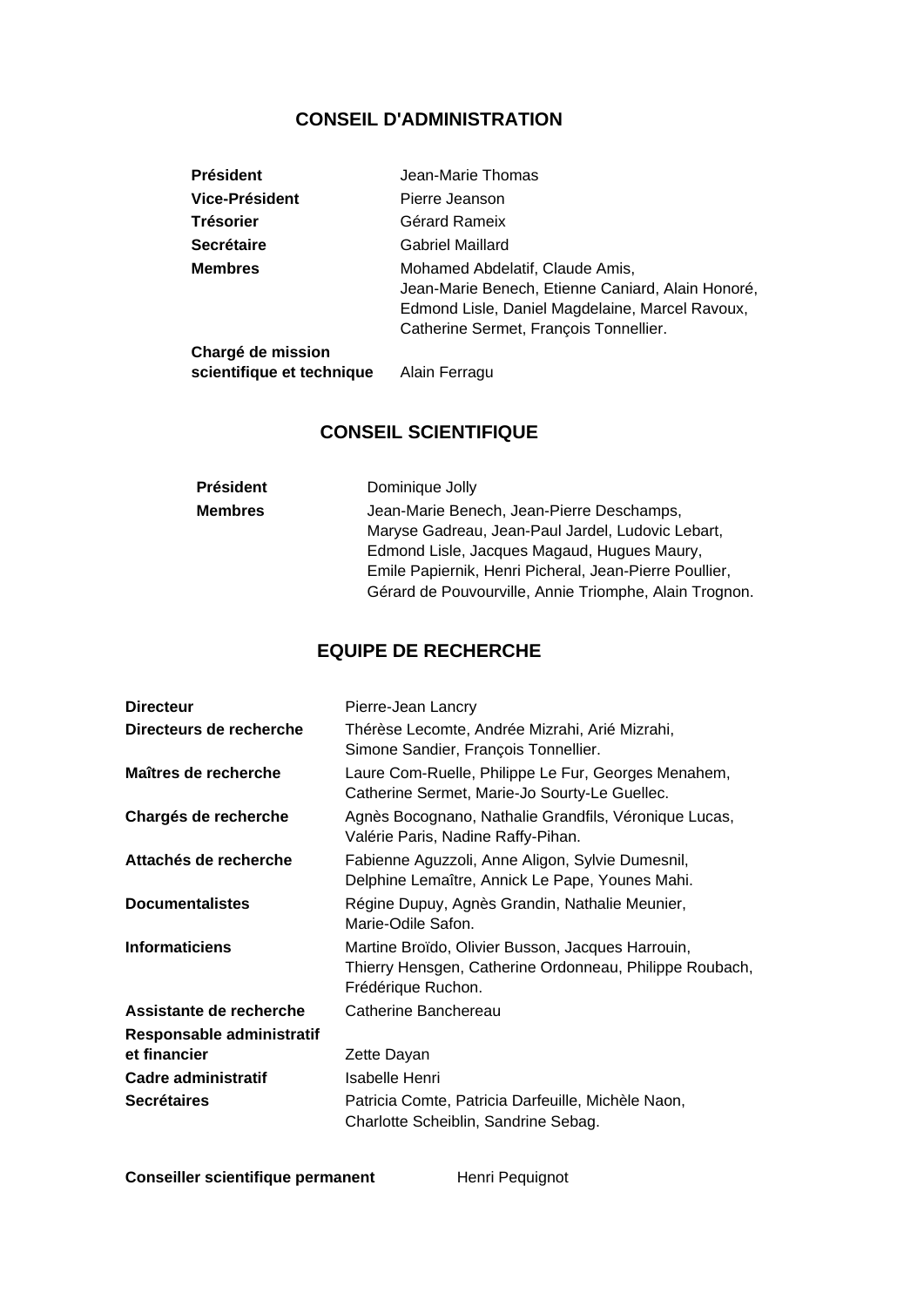# Sickness coverage and social discrepancies of medical consumption\*

Andrée Mizrahi Arié Mizrahi

*Biblio n° 1147bis* August 1996

1

*<sup>\*</sup> The main results of this work were presented by Simone Sandier at the International Health Economics Association Conference in Vancouver, Canada, May 19-23, 1996.*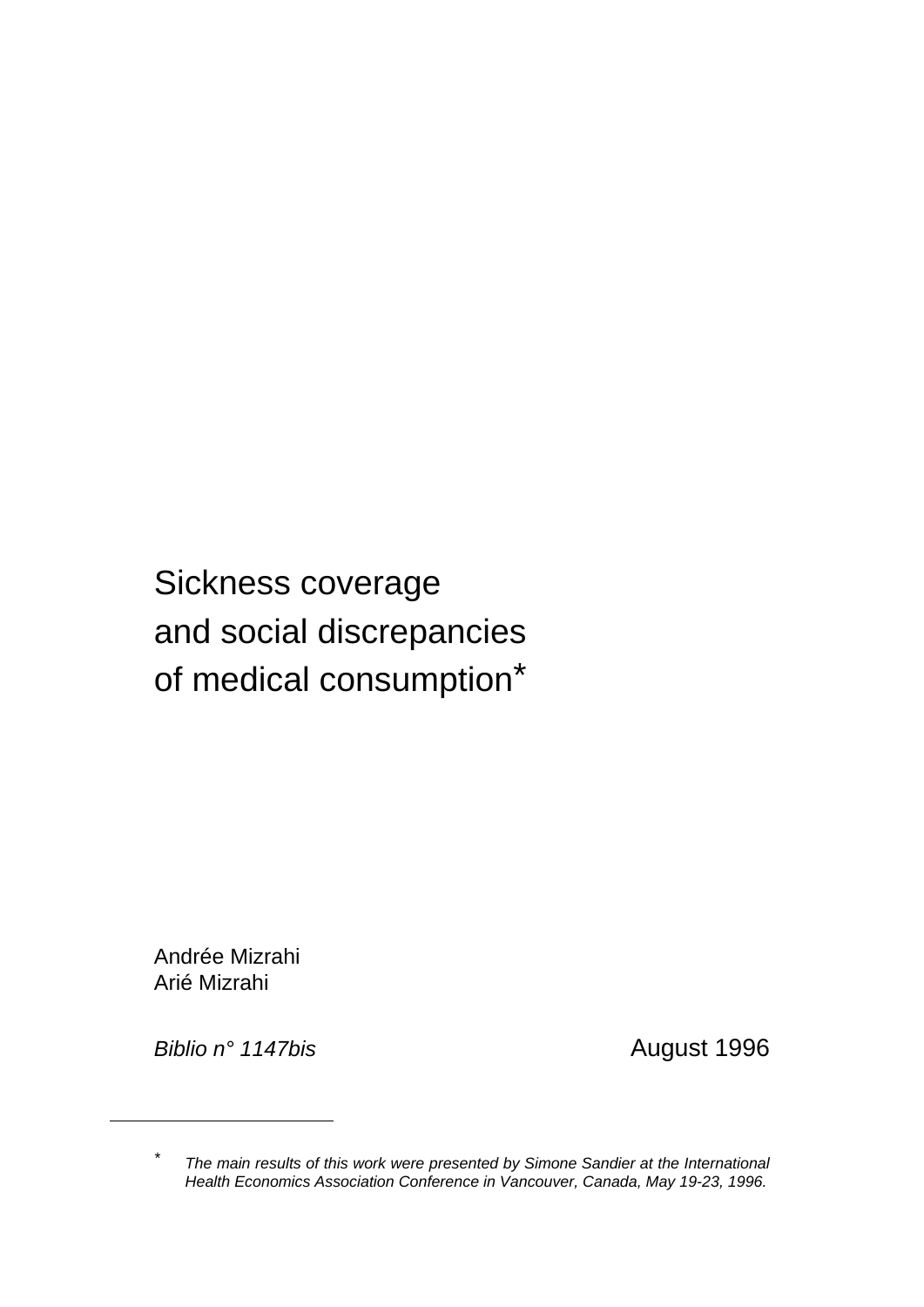I.S.B.N. : 2-87812-191-0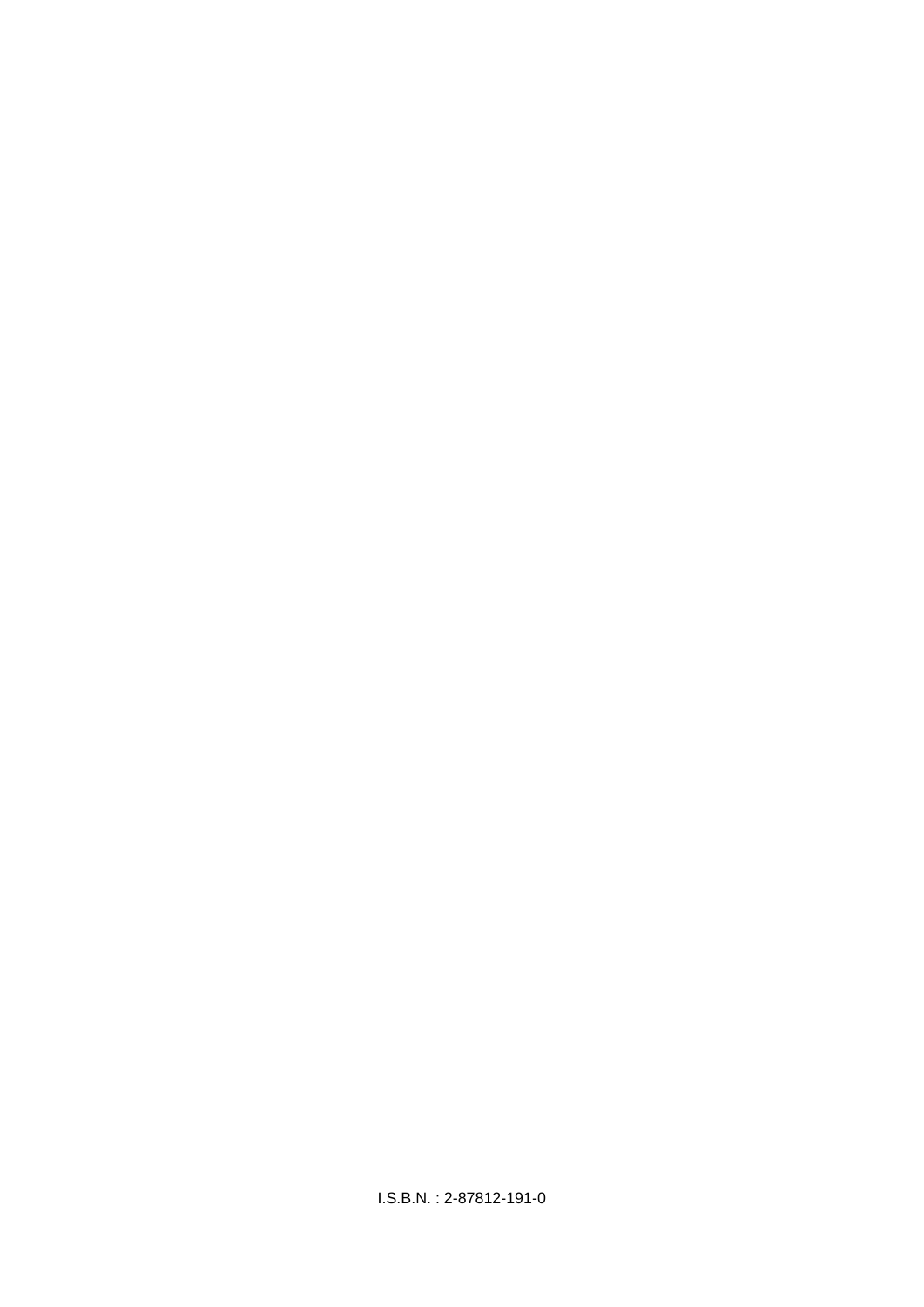# Plan

| 1 <sup>1</sup> |                 |
|----------------|-----------------|
|                |                 |
|                | $\overline{2}$  |
|                | 3               |
|                |                 |
| 2 <sup>2</sup> | $6\overline{6}$ |
|                | $\overline{7}$  |
|                | 8               |
|                | 10              |
|                | 11              |
|                | 13              |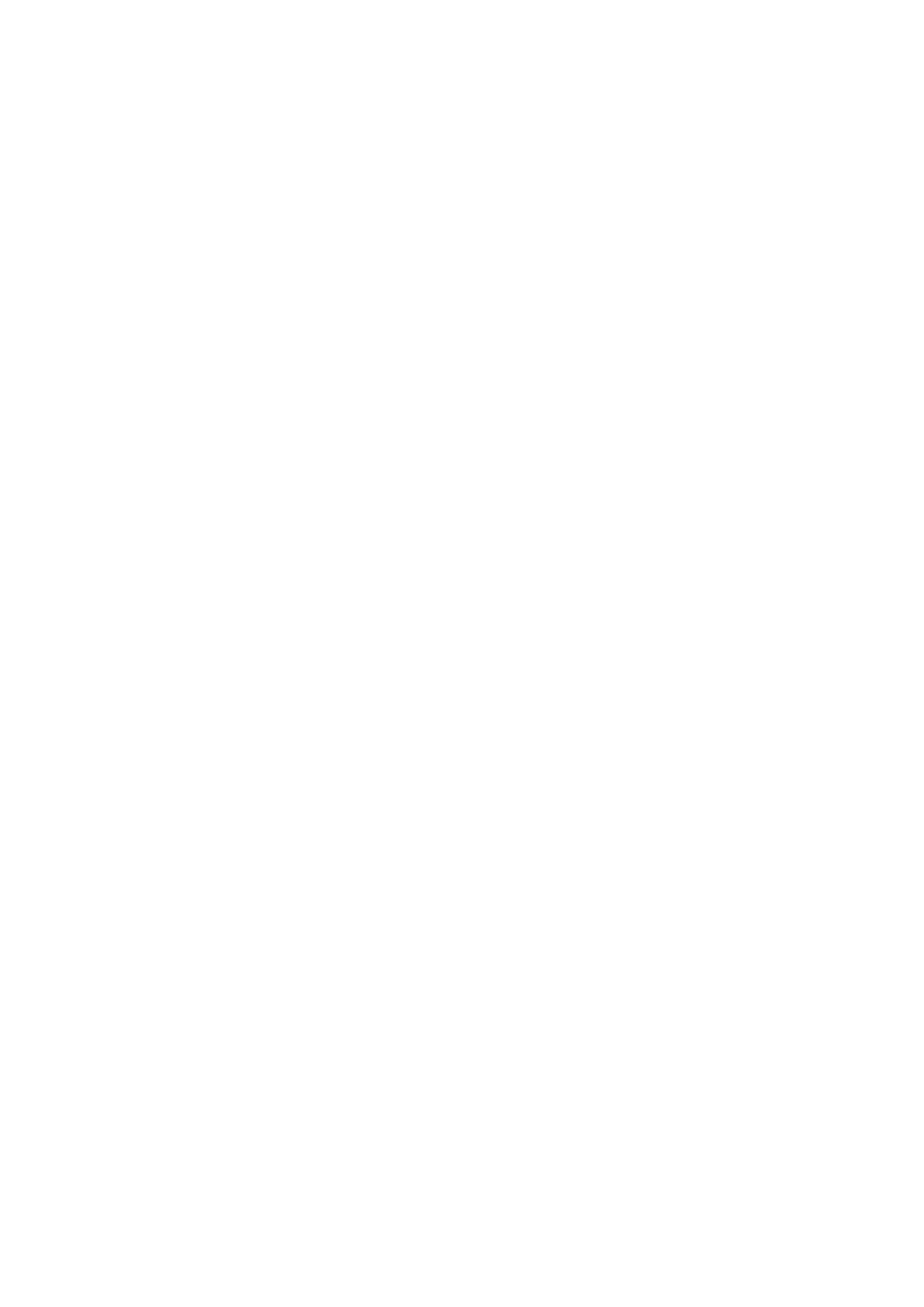# **PROBLEM STATEMENT**

Social policies in the field of health aim at improving access to medical care for all, improving the state of health of the population and, to reach that goal, making a special effort to tap the less privileged groups and reduce health inequities.

As concerns the first question, many publications have revealed the positive statistical relation between the levels of sickness coverage and medical consumption : as concerns most primary care, people without complementary coverage to social security have a lower level of consumption than those who do have complementary coverage (*see ref. [1] and [4]*).

This disparity of access to medical care according to complementary coverage is not only due to a price barrier, people without complementary coverage having to pay the co-payment entirely. Indeed, people without complementary coverage tend to belong to less privileged groups - unskilled employees and workers, the unemployed, low-income households, foreigners, etc. These groups consume some categories of specialized care less than others, even if they benefit from complementary coverage.

The subject of this study is the impact of complementary coverage on discrepancies of access to care. In other words, does a better collective coverage of medical expenses effectively reduce inequities in medical consumption ? The results are disclosed in *[2]*, and show that as concerns visits to physicians, whether GPs or specialists, discrepancies are stronger among groups without complementary coverage than among those with complementary coverage.

Subsidiary question - or same question asked differently : is the effect of complementary protection the same for different social groups ?

# **1. DIMENSIONS OF SICKNESS COVERAGE IN FRANCE**

Sickness coverage in France is a complex and mixed system. It is two-fold : social protection is made compulsory by law, and complementary coverage is generally optional.

# **1.1. The compulsory scheme**

l

Compulsory sickness protection is based on a great number of schemes, mostly based on professional activity1.

The main compulsory schemes of medical care coverage are : the general scheme, which covers 80% of the population (including assimilated schemes, the principal one being that of civil servants, 8.3%), the farmers' scheme (5.4%), and the craftsmens' and shopkeepers' scheme (5.2%).

Their financing comes from prepayments determined according to the nature and level of income. They are proportional to the salary for wage-earners and, in general terms, to the revenue for others. The general level of the benefits paid are quite independent from the scheme one belongs to (trade and industry wage-earners' scheme, independents', farmers', civil servants', students' scheme, ...).

*<sup>1</sup> A reform of sickness protection is under way. One of its objectives is to reach a situation in which all people residing in France would have an equivalent minimum compulsory sickness protection (universal scheme).*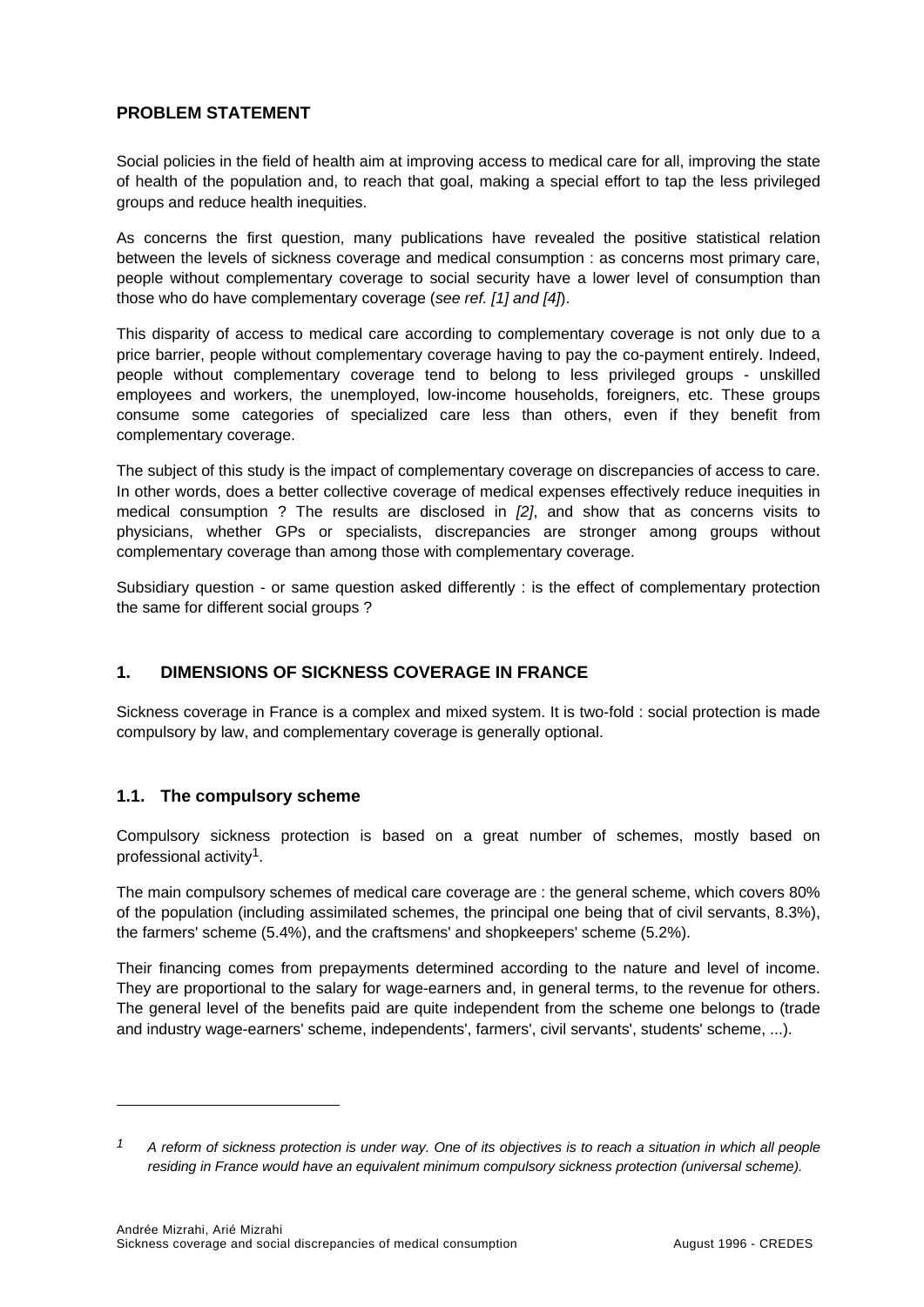There are six rates of reimbursement in the trade and industry wage-earners' general scheme, as there are in a few other schemes (civil servants, students,...) and in the farmers' scheme :

- 35% for drugs with a blue label, called "comfort drugs",
- 60% for the fees of medical auxiliaries and for medical biology tests,
- 65% for drugs with a white label, various supplies and medical transportation, as well as for the cost of certain thermal cures,
- 70% for a physician's or a mid-wife's intervention,
- 80% for hospitalization costs (fees, laboratory, costs of a hospital stay...) and certain thermal cures,
- 100% for certain "irreplacable" medical specialties.

This reimbursement leaves part of the cost (between 0 and 100%) to the patient (co-payment). In other schemes, reimbursement rates can be higher (SNCF - French National Company of Railroads) or lower (craftsmen's and shopkeepers' scheme) than the rates of the general scheme.

Three main exceptions complement this mechanism :

- tariffs are not always applied by practitioners. Indeed, social security has accepted that in some cases, pricing be left to the physician, dentist or biologist. The tariffs and rates of reimbursement remaining the same, this practice increases the additional cost to be met by the patient in an uncontrolled way. These additional costs, which can be heavy, are found mostly among specialists of the second field (whose average additional fee is around 50%). Dental care and certain goods such as glasses or other medical supplies are reimbursed on the base of flat rates that do not follow the evolution of real prices ;
- social security reimburses 100% of the tariff for care relative to certain illnesses or to exceptionally expensive treatments, but leaves the additional costs mentioned above to the patient (11.6% of the people protected by social security are exempt from all or part of the co-payment in that way) ;
- social security reimburses 100% of the tariff for certain long hospitalizations or those involving an important surgical operation, but leaves the per diem to the patient (70 French francs in 1996), as well as the eventual overcosts.

# **1.2. Complementary protection**

l

Complementary protection is administered through a great number of structures that can be clustered in three groups : mutual insurances, providence funds<sup>2</sup> and private insurances. The prepayments are again quite variable, and can be proportional to revenue - as in the case of compulsory protection -, to the number of people of the household, to age, to risk ... Inversely, the benefits granted can be proportional to compulsory benefits or adapted to the needs (particularly if tariffs are trespassed), to the population aimed at ... In general, those protected by a complementary coverage find that specialists' care is well reimbursed, 76.4% consider that they are completely or well reimbursed, whereas 27% consider that they are weakly or very weakly reimbursed for false teeth and the care they require *(see graph 1).*

*<sup>2</sup> Joint structures, the principal activity of which is to levy prepayments and to pay in complementary pensions to the "basic" schemes.*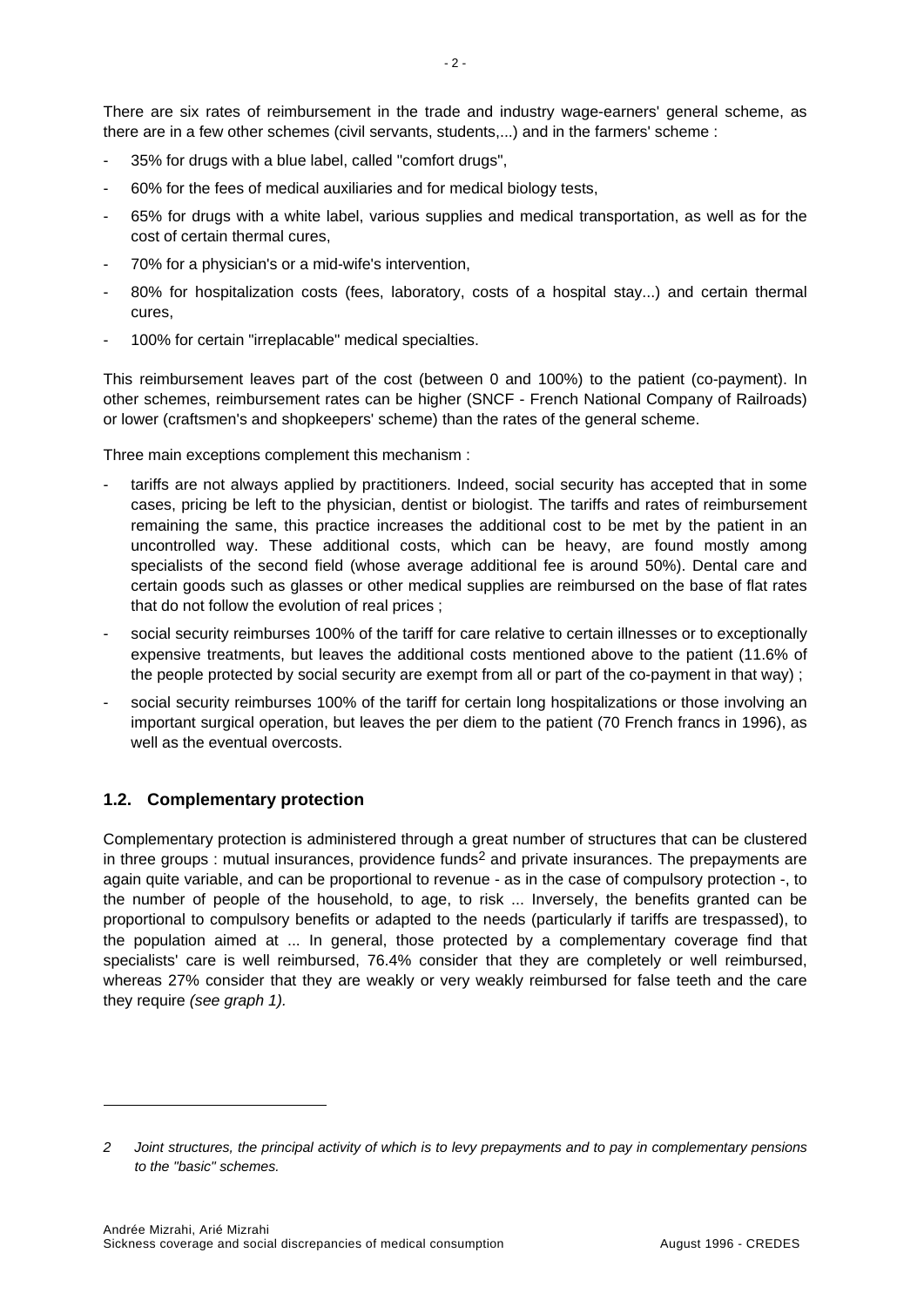All schemes considered, 85% of the people have complementary coverage *(see table 5 in the appendices).* This proportion, which varies according to the scheme, reaches 97% among the beneficiaries of the civil servants' scheme (8.3% of the population), and 76% among the beneficiaries of the SNCF (French National Company of Railroads) scheme<sup>3</sup> (1.3% of the population).



**Graph 1 Perception of the level of reimbursement of the complementary coverage as concerns specialists' care and false teeth** 

 *Source : French annual survey of health and social protection 1994* 

# **1.3. Combination of compulsory and optional coverage**

Thus, in the end, 7.5% of the population is both exempt from co-payment and protected by a complementary coverage *(see table 1),* whereas 12.1% must face co-payment and is not protected by complementary coverage. Three quarters of the population face co-payment and benefit from a complementary coverage.

Among those without complementary coverage, a higher proportion (21.4%) is exempt of co-payment as among those with complementary coverage (8.9%). This inverted relation is very broadly significant, with an odds ratio of 2.85% *(see table 1 and graph 2).*

l

*<sup>3</sup> In the scheme of the SNCF, care is free if the physician is an SNCF one.*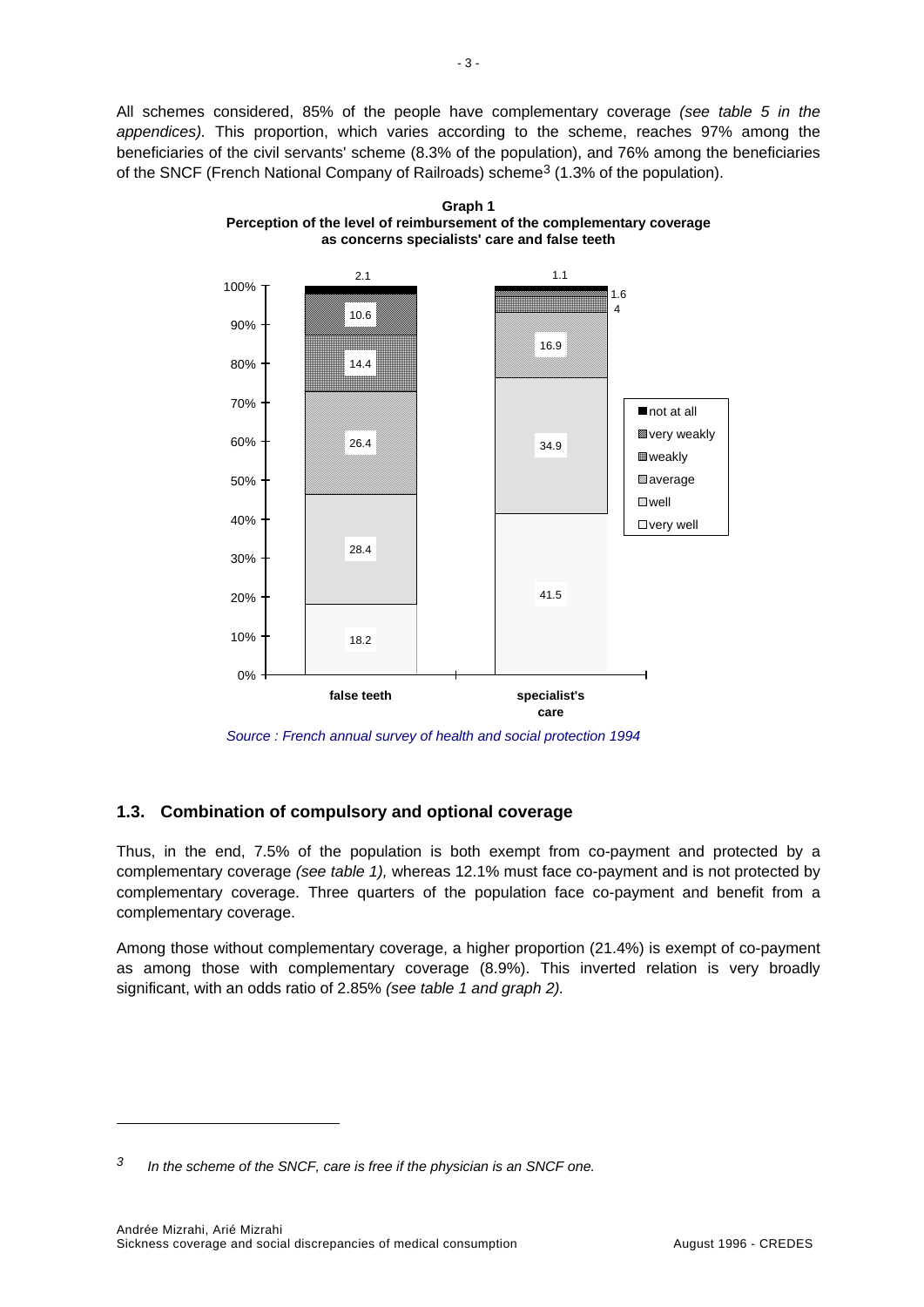In order to avoid confusion between the effect of the scope of sickness coverage in the compulsory scheme and the effect of complementary coverage, this study is limited to schemes with benefits in accordance with the general scheme of trade and industry workers, which covers more than 90% of the population<sup>4</sup>.

|                          | With complementary coverage | <b>Without complementary</b><br>coverage | <b>Total</b> |
|--------------------------|-----------------------------|------------------------------------------|--------------|
| Exempt of co-payment     | 7.5                         | 3.3                                      | 10.8<br>     |
| Non-exempt of co-payment | 77.1                        | 12.1                                     | 89.2         |
| <b>Total</b>             | 84.6                        | 15.4                                     | 100.0        |
| Exempt of co-payment     | 8.9                         | 21.4                                     | 10.8         |
| Non-exempt of co-payment | 91.1                        | 78.6                                     | 89.2         |
| <b>Total</b>             | 100.0                       | 100.0                                    | 100.0        |

**Table 1 Proportion of people exempt of co-payment according to complementary coverage** 

*Source : 10-yearly survey on health and medical care, 1991-92 (20,417 observations. Weighted data.)* 



**Graph 2 Proportion of people exempt of co-payment according to complementary coverage** 

 *Source : 10-yearly survey on health and medical care, 1991-92 (20,417 observations. Weighted data.)* 

l

*<sup>4</sup> Certain people occupying various jobs simultaneously (part-time workers) or successively (seasonal workers) are covered by several compulsory insurance schemes : the frontier between the schemes is unclear and the adding-up of the number of people covered by the various schemes adds up to more than the population living in France (despite an unprotected fraction of the population).*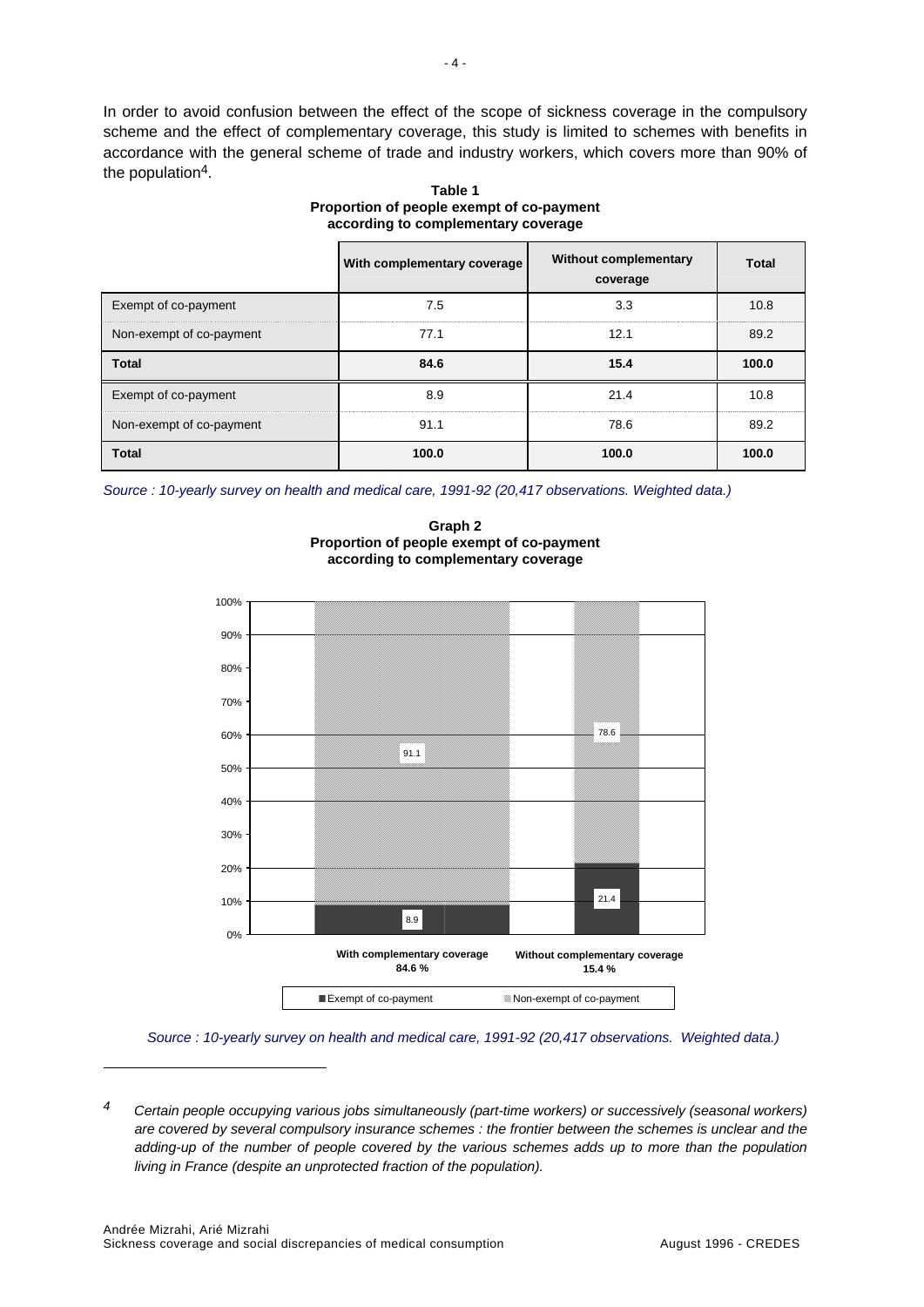### **1.4. Sickness coverage and state of health according to the social background**

Social background is defined by the profession of the reference person in the household. If that person is retired or unemployed, his or her last profession is taken into account. Care coverage is strongly linked to the social background *(see graph 3).*

To evaluate the sanitary condition of adults according to their social background, the notion of relative ageing is used, which compares a given person's state of health with the state of health that could be expected according to his or her age and gender. Relative ageing is the equivalent of the intuitive notion of "prematurely aged", or on the contrary, "younger than one's age", based on one's state of health.

To apprehend the state of health of an adult (18 years and above), the morbid age is determined according simultaneously to age, vital risk and disability. The morbid age of a given person equals its actual age plus or minus a number of years proportional to the distance of its vital risk and its disability to the average vital risk and the average disability of its age class *(see ref. [3]).* If years are added, ageing is "premature" ; if years are substracted, ageing is "delayed".

Thus, the ageing of members of unskilled workers' households is premature by 2.2 years, and that of trade and service employees by 1.9 year. At the other extreme, the ageing of members of households of top managers is delayed by 2.5 years *(see graph 3 and, in the appendices, table 6).*



**Graph 3 Relative ageing and level of protection according to social background**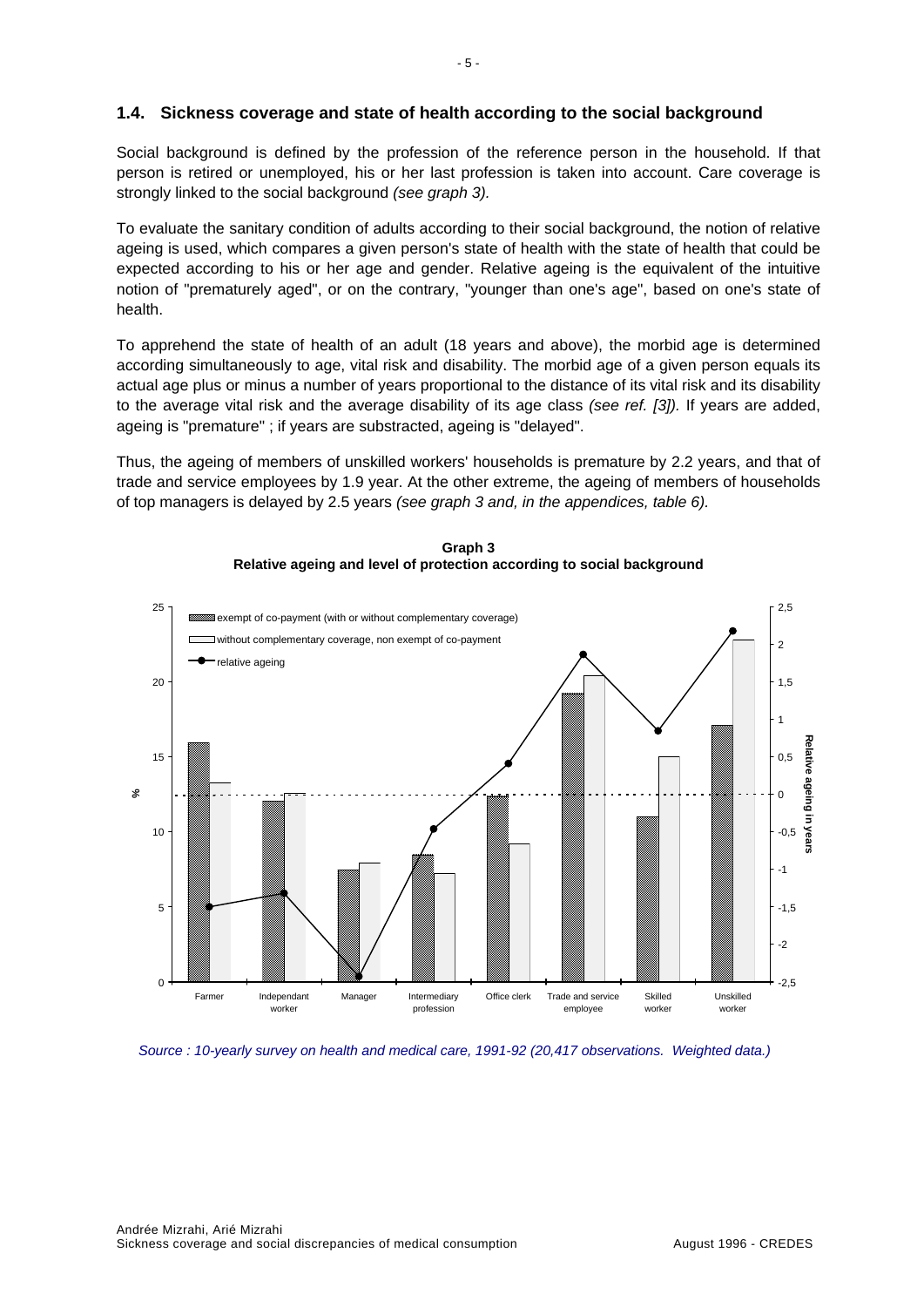The exemption of co-payment by social security is more frequent for backgrounds in which the state of health is the worst - skilled workers and trade and service employees -, which is coherent with the goal to enhance access to health care to those who suffer from a long and costly illness. On the other hand, protection through complementary coverage linked to the employment status or subscribed to voluntarily, on the condition of prepayments, is maximum for groups with the highest revenues and the best health - top managers and intermediary professions.

All things considered, and taking complementary coverage and exemptions of co-payment into account, groups whose state of health is worst are the least covered groups as well as the ones with the lowest rate of reimbursement *(see graph 3).*

# **2. MEDICAL CONSUMPTION**

The term "medical consumption" is understood in its economic meaning and refers to the expense created by the acquisition of medical services or goods, whoever finances them - social security, the patient, the mutual insurance, the insurance, etc.

The information is taken from the ten-yearly survey of households on health and medical care *(see frame 1 in the appendices).* The expenses analyzed are relative to physicians' care (GPs and specialists are considered separately), dental care, medical auxiliaries, prescribed drugs, tests and hospitalization. Additionally to expenses, the percentages of consumers of these different categories of care are determined over three months.

The objective is to evaluate the impact of the different rates of reimbursement on discrepancies of medical consumption according to social background<sup>5</sup>. People protected by specific schemes that ensure a better reimbursement of health care (scheme in Alsace-Lorraine, SNCF, etc.) are excluded from the scope of the study.

The sample analyzed finally gathered 17,321 people representative of those who benefit from the coverage of the general scheme of social security or from an equivalent scheme.

We will analyze three aggregates of medical consumption.

- The GP's care : for those visits, the average price is about 10% higher than the tariff<sup>6</sup>; this additional part of the fee is the same whether exempt from co-payment or not, for those who benefit from a complementary coverage and for those who do not. The consumption of GP care is much higher for those exempt from co-payment. On the other hand, it increases weakly with the existence of a complementary coverage *(see table 7 in the appendices).*
- Specialists' care : the additional fee is of 25% on average and is higher both for those not exempt from co-payment and for those who have complementary coverage ; this consumption is higher for those not exempt from co-payment, and mostly for those who have complementary coverage.
- Dental care (including false teeth) : the price is very remotely linked to tariffs and does not depend on exemption from co-payment, but strongly depends on complementary coverage. The level of this consumption is independent from exemption from co-payment, but is much higher for those protected by complementary coverage.

l

*<sup>5</sup> Defined by the profession, or last profession, of the reference person.* 

*<sup>6</sup> Additionally to the additional part of the fee, this percentage includes certain travelling expenses and supplements for night or sunday visits.*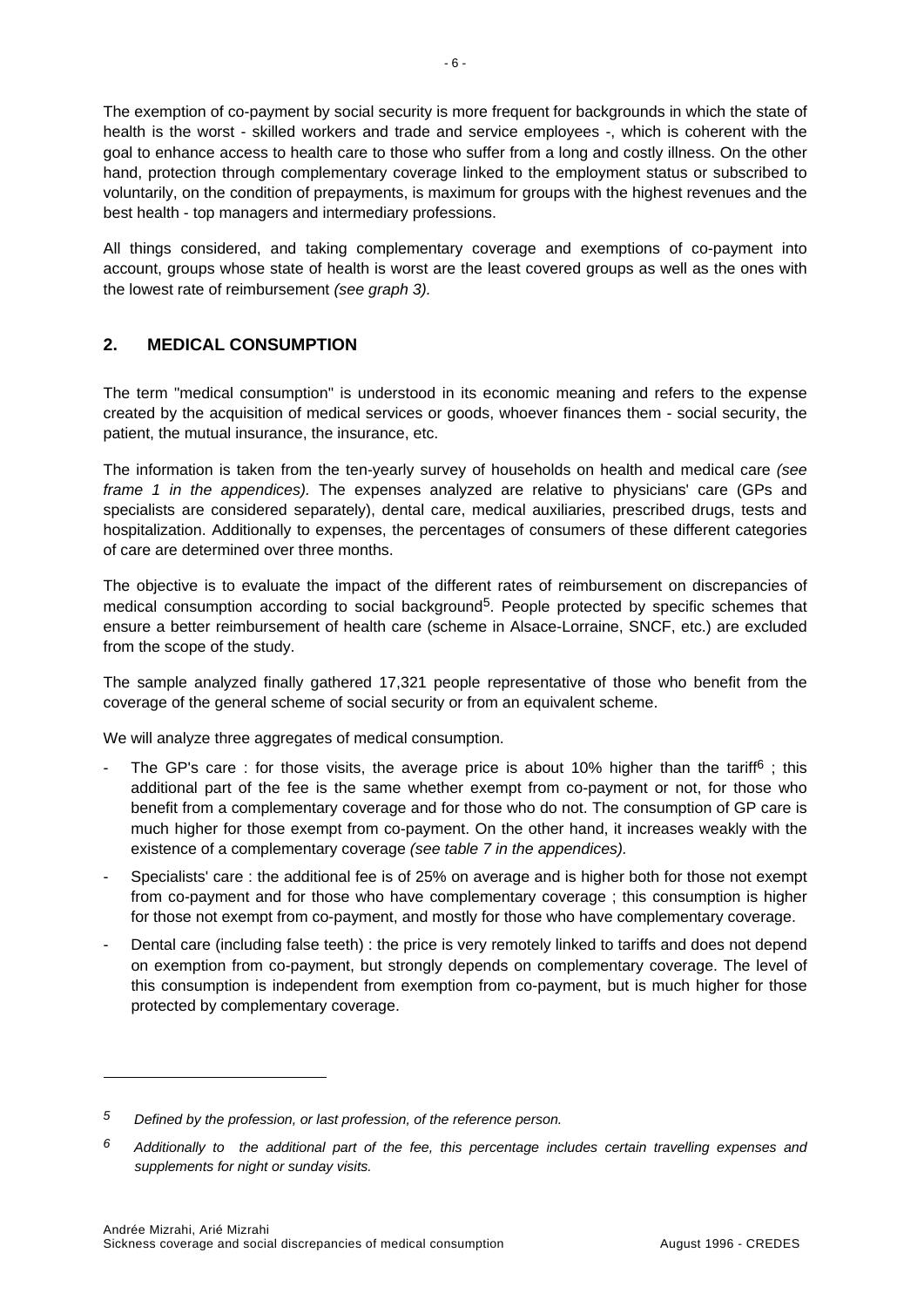Expenses relative to these consumptions are very dispersed and the average values are therefore relatively random. For that reason, the proportion of consumers, more stable because dichotomic, is analyzed additionally to the average expense.

# **2.1. The proportion of consumers**

We adjusted logistically the rate of consumers, the explanatory variables being age (six classes) and gender, the existence or the absence of a complementary coverage, the social background (eight categories) and the exemption or non-exemption of co-payment :

*rate of consumers = function (age, gender, social background, complementary coverage, exemption of co-payment)*

All things being equal, and assuming that the hypotheses of the logit analysis are verified,

- the proportion of GP care follows a U curve depending on age strong for chidren and the elderly, minimal for people of age 16 to 39 ; men are less frequent consumers than women ; the reference group as concerns social background is that of intermediary professions ; top managers and independent workers rarely resort to this type of care, very frequent for unskilled workers ; those protected by complementary coverage, and those exempt from co-payment to an even greater extent, very often resort to this type of care *(see table 8 in the appendices),*
- the proportion of specialist care varies also with age, but the elderly rarely resort to it after age 80 ; men are less frequent consumers than women ; the groups resorting most frequently to that type of care are top managers and intermediary professions, whereas unskilled workers and farmers forsake it ; those protected by complementary coverage and those exempt from co-payment are frequent consumers of this type of care,
- dental care is mostly consumed by young adults, before age 65; men are less frequent consumers than women ; top managers are the most frequent consumers of this type of care, whereas workers rarely resort to it, particularly those unskilled; those protected by complementary coverage are frequent consumers of this type of care, whereas exemption from co-payment does not impact this type of care.

Such discrepancies where already acknowledged in previous surveys (*see ref. [1]*). We strive to go further than these results by evaluating the impact of complementary coverage on disparity of access to care. In order to do so, we adjusted logistically the same exogenous variables separately for those with complementary coverage and for those deprived of it *(see tables 9 and 10 in the appendices).* The exogenous variables are now age, gender, social background and exemption or non-exemption of co-payment,

*Rate of consumers = function (age, gender, social background, exemption of co-payment)*

and the inter-group dispersion (standard-deviation) is calculated according to the social background.

Under the hypotheses of the logistical analysis, the inter-group standard-deviation can be compared for the three categories of care under consideration for the subgroups with or without complementary coverage : for GP and dental care, disparity of access to care according to the social background is higher for the group without complementary coverage than for the group with complementary coverage. As concerns specialist care, dispersion is comparable *(see table 2).*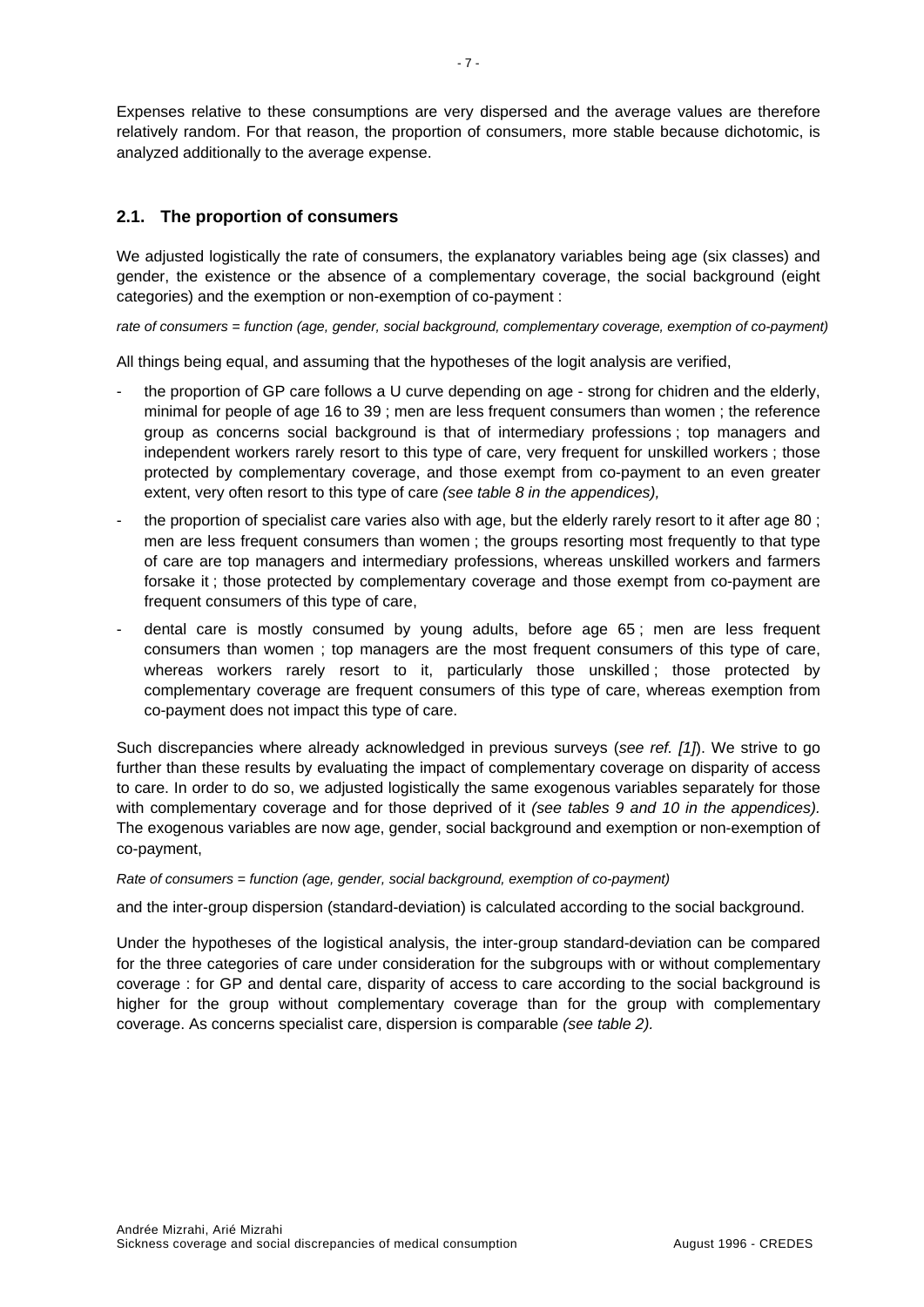**Table 2 Inter-group variation of the logit Adjustment according to social background, complementary coverage, type of care** 

|                   | Inter-group standard-deviation of the logistic Adjustment<br>according to social background                  |                                                       |  |  |  |  |
|-------------------|--------------------------------------------------------------------------------------------------------------|-------------------------------------------------------|--|--|--|--|
|                   |                                                                                                              | Model applied strictly to people exempt of co-payment |  |  |  |  |
|                   | With complementary coverage<br>Without complementary coverage                                                |                                                       |  |  |  |  |
| <b>GP</b>         | 0.20<br>0.27                                                                                                 |                                                       |  |  |  |  |
| Specialist        | 0.24<br>0.32                                                                                                 |                                                       |  |  |  |  |
| Dentist           | 0.18<br>0.34                                                                                                 |                                                       |  |  |  |  |
|                   | Model applied to the total sample with distinction between exemption<br>and no exemption from the co-payment |                                                       |  |  |  |  |
|                   | With complementary coverage                                                                                  | Without complementary coverage                        |  |  |  |  |
| <b>GP</b>         | 0.12                                                                                                         | 0.29                                                  |  |  |  |  |
| <b>Specialist</b> | 0.24<br>0.29                                                                                                 |                                                       |  |  |  |  |
| Dentist           | 0.18                                                                                                         | 0.50                                                  |  |  |  |  |

*Source : Ten-yearly survey on health and medical care, 1991-92 (17,321 observations. Weighted data).* 

## **2.2. The average consumption**

Given the very strong impact of age and gender on most medical consumption, one must strive to compare social groups by eliminating the differences only due to differences in demographic structures. For example, 33% of people belonging to farmers' households are age 65 or more, which is the case for only 9% of the top managers' and intermediary professions' households (*see frame 2 in the appendices).*

The expenditure of those without complementary coverage is lower than average for all types of care, except for hospitalization and for GP visits at the patient's home *(see table 11 in the appendices).* Their expenditure at GPs is 24% lower than that of people with complementary coverage. The gap is of 22% for specialist care and of 19% for dental care. After standardization, the gaps are at the same level : respectively 24%, 23% and 18% *(see table 3).*

|            | With complementary cover. |              |                | Without compl. coverage | <b>Total</b>   |              |  |
|------------|---------------------------|--------------|----------------|-------------------------|----------------|--------------|--|
|            | <b>Expense</b>            | <b>Index</b> | <b>Expense</b> | Index                   | <b>Expense</b> | <b>Index</b> |  |
| GP         | 508                       | 1.04         | 387            | 0.79                    | 489            | 1.00         |  |
| Specialist | 723                       | 1.04         | 561            | 0.80                    | 698            | 1.00         |  |
| Dentist    | 559                       | 1.03         | 454            | 0.84                    | 543            | 1.00         |  |

**Table 3 Annual expense per person according to the type of care and the complementary coverage**  *french francs 91 - standardized index by age and gender*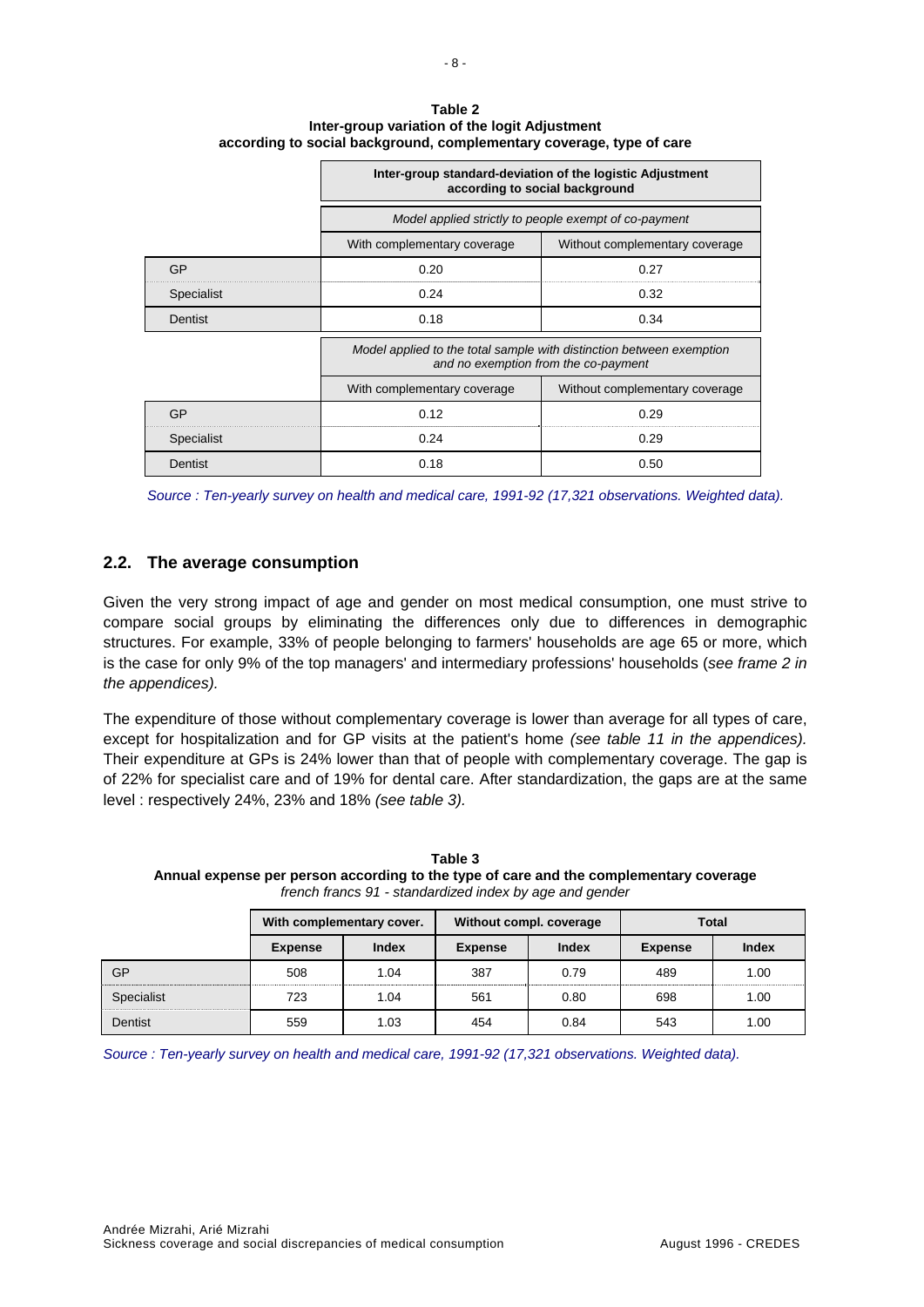Discrepancies according to social background reveal more clearly the opposition between GPs and specialists. Among wage earners for example, the GP care consumption of unskilled workers is 40% higher than that of top managers (30% with standardized index). Inversely, the specialist care consumption of the latter is 145% higher than that of unskilled workers (129% with standardized index) and the dental care consumption is 189% higher (200% with standardized index). Considering all physicians together, top managers' resort to them is 45% higher with observed values, and 51% higher with standardized index, than that of unskilled workers.

Top managers are the biggest consumers of specialist and dental care. Unskilled workers are the biggest consumers of GP care. Farmers have a low consumption of dental care *(see graph 4 and table 12 in the appendices).*



**Graph 4 Annual expense per person according to type of care and social back ground**  *standardized index by age and gender* 

### *Source : Ten-yearly survey on health and medical care, 1991-92 (17,321 observations. Weighted data).*

To evaluate the impact of sickness protection on access to care, discrepancies between social backgrounds (inter-group standard-deviation) are compared with and without exemption from copayment. This variable will be introduced in the analysis because of the interference of an eventual exemption of co-payment with payments *(see table 13 in the appendices).*

If one disregards prepayment *(see the three last lines of table 4),* consumption discrepancies are always higher for those who are not protected by a complementary coverage than for those who are : the inter-group standard-deviation of the standardized index by age and gender are respectively of 0.16 and 0.08 as concerns GPs, 1.09 and 0.25 as concerns specialists, and 1.28 and 0.33 as concerns dental care.

As concerns the group that is not exempt from co-payment, the dispersions among social backgrounds depending on the absence or the presence of a complementary coverage are even more distant : 0.20 and 0.08 for GPs, 1.43 and 0.27 for specialists, 1.35 and 0.31 fo dental care.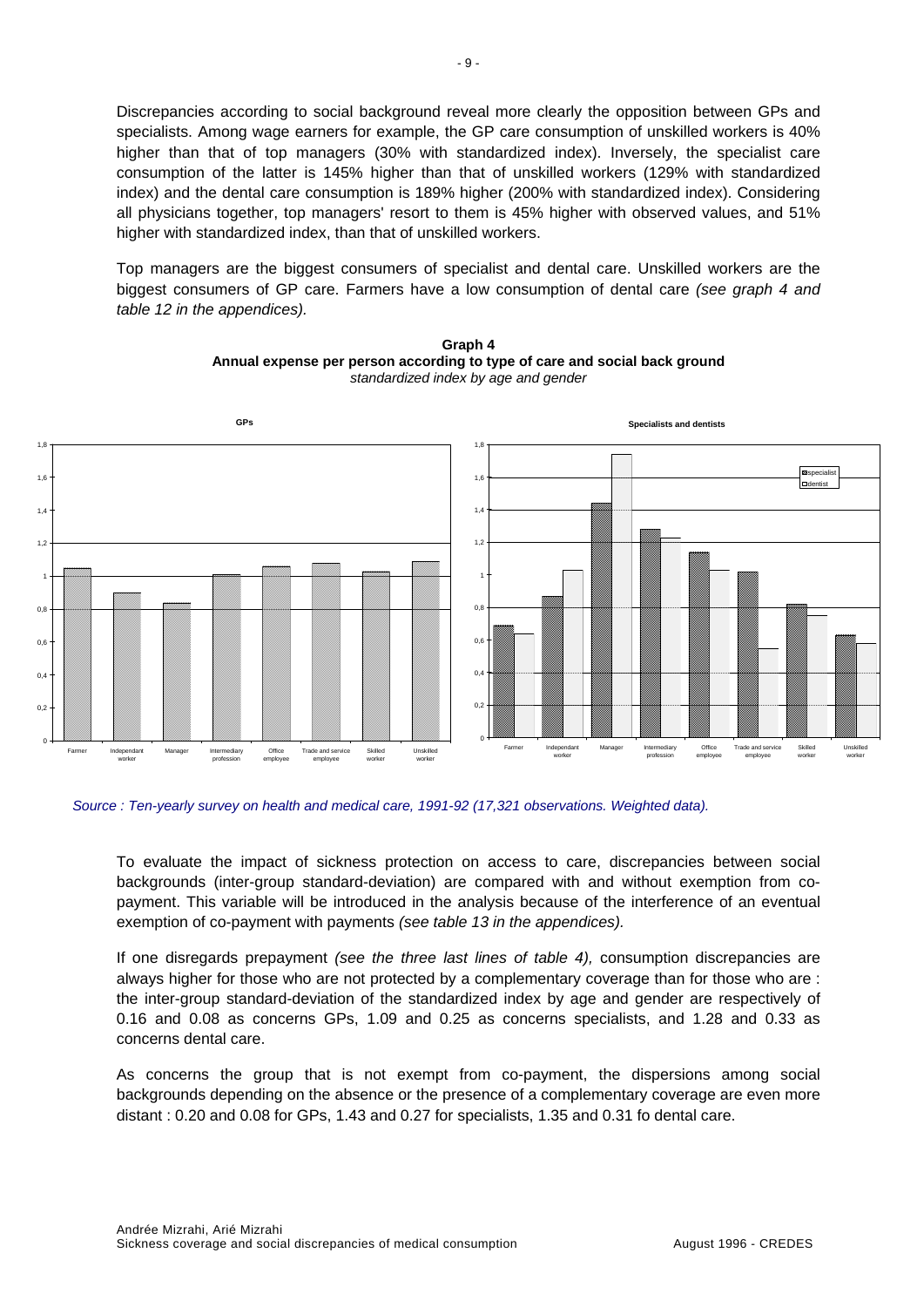As planned, the exemption from co-payment doubly perturbs this relation. On the one hand, exempt people are more severely ill on average, and suffer from affections that require a greater amount of care. On the other hand, they do not pay the co-payment (at least for the heaviest part of their treatment) : the impact of the complementary coverage is less important for them and the gaps between the variation coefficients are lessened, if not inverted.

One most, however, note that the number of people exempt from co-payment is low (1,524 people in total), given the necessity to distribute them according to complementary coverage. The smallest group, that of people exempt from co-payment and deprived of complementary coverage, only counts 427 people that need to be distributed again according to social background. The groups thus set up contain less than 100 people. The inter-group variation is therefore subject to a strong random factor.

|                                | $\alpha$ , and the contract and can be a set of $\alpha$ , $\alpha$ and $\beta$ and $\alpha$ |                   |                |  |  |  |  |
|--------------------------------|----------------------------------------------------------------------------------------------|-------------------|----------------|--|--|--|--|
|                                | <b>GP</b>                                                                                    | <b>Specialist</b> | <b>Dentist</b> |  |  |  |  |
| Non-exempt of co-payment       |                                                                                              |                   |                |  |  |  |  |
| With complementary coverage    | 0.08                                                                                         | 0.27              | 0.31           |  |  |  |  |
| Without complementary coverage | 0.20                                                                                         | 1.43              | 1.35           |  |  |  |  |
| Together                       | 0.07                                                                                         | 0.33              | 0.36           |  |  |  |  |
| <b>Exempt of co-payment</b>    |                                                                                              |                   |                |  |  |  |  |
| With complementary coverage    | 0.09                                                                                         | 0.29              | 0.72           |  |  |  |  |
| Without complementary coverage | 0.09                                                                                         | 0.40              | 1.16           |  |  |  |  |
| Together                       | 0.06                                                                                         | 0.30              | 0.66           |  |  |  |  |
| <b>Total</b>                   |                                                                                              |                   |                |  |  |  |  |
| With complementary coverage    | 0.08                                                                                         | 0.25              | 0.33           |  |  |  |  |
| Without complementary coverage | 0.16                                                                                         | 1.09              | 1.28           |  |  |  |  |
| Together                       | 0.07                                                                                         | 0.28              | 0.38           |  |  |  |  |

**Table 4 Inter-group standard-deviation (among social backgrounds) according to the exemption from co-payment and to the complementary coverage**  *(calculated with standardized index by age and gender)* 

*Source : Ten-yearly survey on health and medical care, 1991-92 (17,321 observations. Weighted data).* 

# **CONCLUSION**

It clearly appears that a better social minimum fare of medical expenses, that is to say a higher rate of reimbursement, while giving access to care to all social groups, also reduces discrepancies in medical consumption in a very systematic way. This reduction takes place both globally and for each type of care : the type of care more consumed in privileged social groups as well as the type of care more consumed in less privileged social groups. As a consequence, not only do discrepancies reduce, but consumption structures converge.

Simultaneoulsy, it can be concluded that the impact of complementary coverage decreases as the social level increases and that access to care is already generalized. Can the conclusion be drawn that medical protection does not foster"medical superconsumption" ?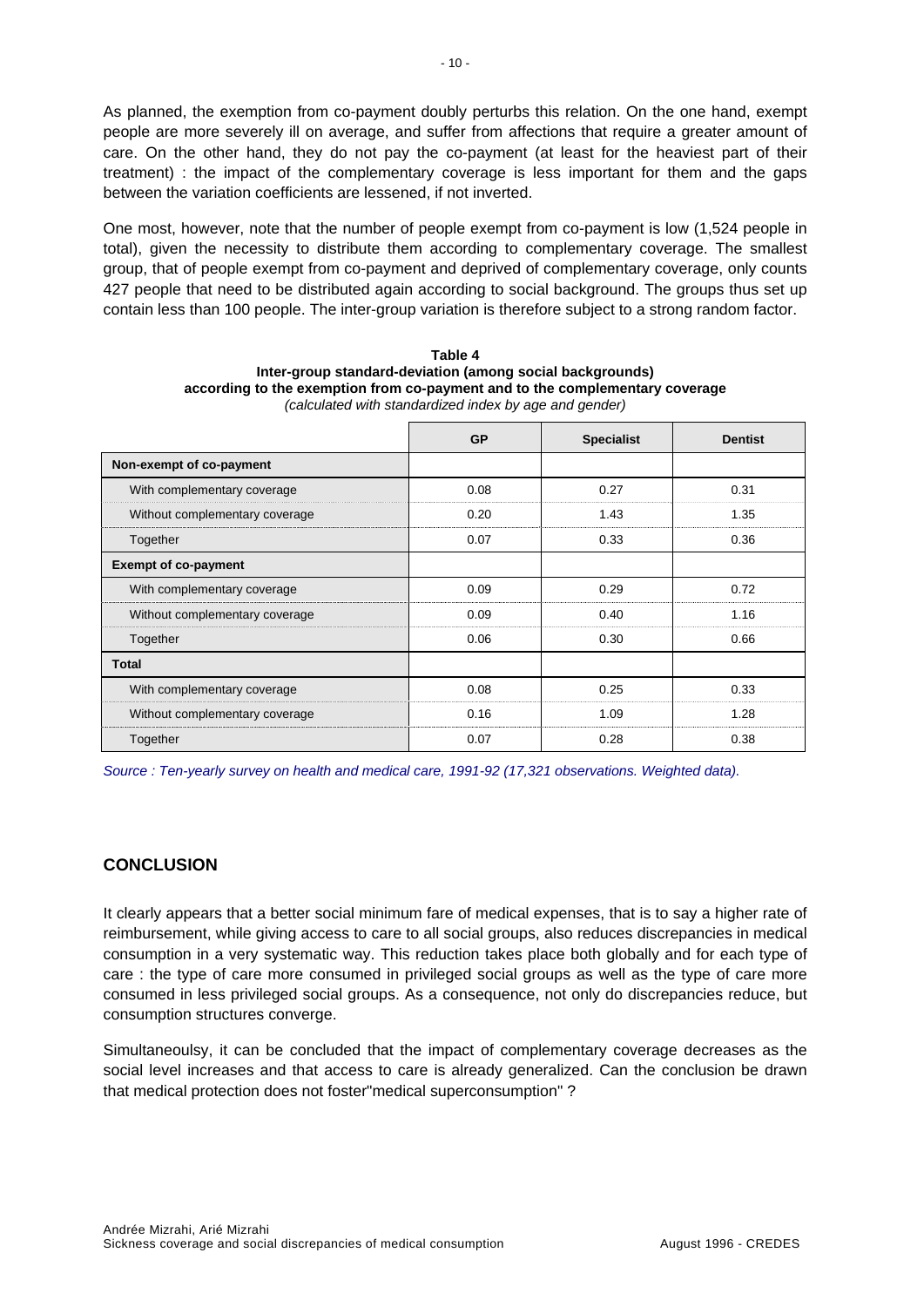## **REFERENCES TO QUOTED WORKS**

- [1] **Mizrahi An, Mizrahi Ar.,** *Evolution à long terme des disparités des dépenses médicales France 1960, 1970, 1980.* CREDES n°721, 1986/12, 172 pages.
- [2] **Mizrahi An, Mizrahi Ar.,** *Evolution des disparités socio-économiques dans le recours aux soins de médecin.* **Colloque européen "De l'analyse économique aux politiques de santé"**. Paris, CES, CREDES n°949, 1992/12, pp. 1-10.
- [3] **Mizrahi An, Mizrahi Ar.,** *Etat de santé, vieillissement relatif et variables socio-démographiques : enquête sur la santé et la protection sociale 1988-1991.* CREDES n°999, 1994/01, 93 pages.
- [4] **Mormiche P.,** *Inégalités de santé et iniquité du système de soins.* **Colloque sur l'Enquête décennale et les soins médicaux 1991-1992.** Paris, 1994/06, pp. 98-109.
- [5] **Mizrahi An, Mizrahi Ar.,** *Les séances de médecin.* **Colloque sur l'Enquête décennale et les soins médicaux 1991-1992.** Paris, 1994/06, pp. 44-68.
- [6] **Mizrahi An, Mizrahi Ar.,** *Disparités de consommation médicale et état de santé en France.* **Troisième Conférence Générale de FICOSSER.** Helsinki, Finlande, CREDES, 1994/09, pp. 1-27.
- [7] **Grandfils N., Le Fur Ph, Mizrahi An, Mizrahi Ar,** *Santé, soins et protection sociale en 1994.* CREDES n°1103, 1995/12, 154 pages.
- [8] **Carnets statistiques**, Statistiques des régimes d'assurance maladie, Département statistique, CNAMTS.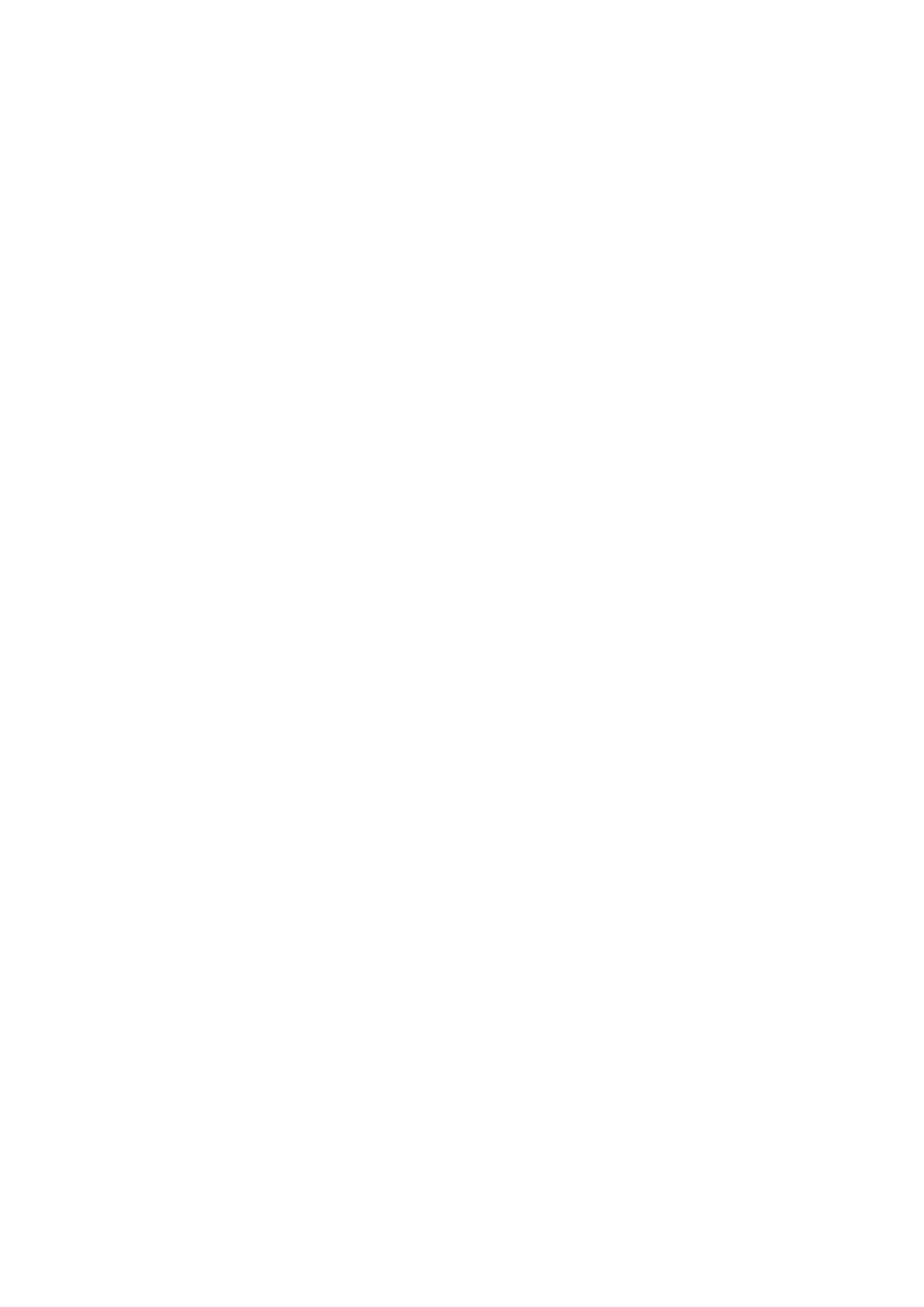# *Appendices*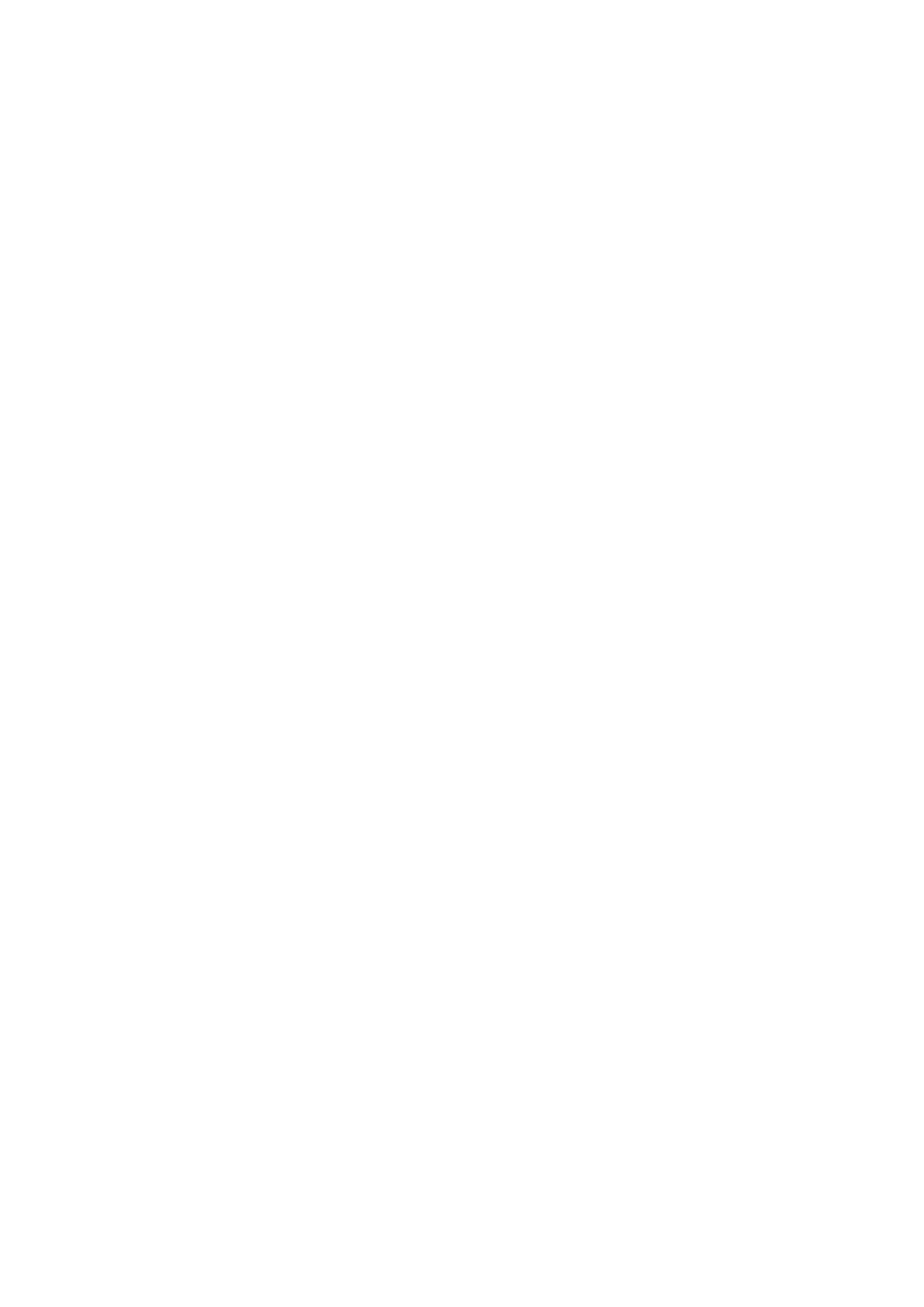# $-15 -$

#### **Chart nr. 1**

#### **The ten-yearly survey on health and medical care 1991-1992**

The survey was conducted by the INSEE, and in collaboration with the CREDES as concerns medical aspects. The sample of 7,701 households (20,417 people) is representative of the body of ordinary households in metropolitan France. The survey was conducted over four periods of three months between April 1991 and March 1992. The complete participation rate is of 84 %.

Data gathering combined interviews with medical care records. Each household is observed during 12 weeks and is visited five times every three weeks. Between the visits, the household keeps up its medical care records.

All medical consumption is thus recorded during the three-month observation (hospitalization, physician's care, medical auxiliary, drugs, biology ...). Each medical consumption is discussed and analyzed during the following interview (the maximum delay between consumption and the interview is of three weeks), in order to gather information (precise nature of consumption and of the producer, medical justification, content, exact place, circuit of the patient, conditions and level of payment ...).

Morbidity is determined in several complementary ways ; at the start of the survey, declaration with a mnemonic list : morbidity (illnesses, disability, various benefits and motive...), reasons for present or recent hospitalization, reasons for exemption from co-payment ; during the survey, reasons for medical consumption, for confinment to bed, for absenteism, for diverse benefits, whether monetary or in kind, answers to questions from physicians (during the information gathering, the file is analyzed by a physician who can request that one or several tailored questions be asked to complete or deepen medical information).

An important part of the information deals with the family and socio-cultural environment, sickness coverage, hospitalizations during the past six months, treatments under way at the beginning of the survey, aid received...

The expenses brought about are evaluated whoever finances them and whether payment is immediate or put off.

#### **Chart nr. 2**

#### **Standardization by age and gender**

Comparing average consumptions of two or several subgroups requires performing a standardization by age and gender (standardization) if :

- consumption significantly varies with age and gender,
- demographic structures of the subgroups to be compared cannot be considered to be close.

These "structural" effects are corrected in order to obtain comparisons valid in case of "equal demographic structures". The index of a population for the same age and gender refers to the average distance between the average consumption profile according to age and gender of the group and that of the reference population (in general, the total population). The indicator of a supgroup Pi for the same age and gender is the consumption observed for Pi divided by the consumption that Pi would have had if the Pi people belonging to each age group and gender group had consumed identically to the people of the same demographic group belonging to the reference population.

Strictly speaking, this index makes sense only if :

- consumption profiles of the various subgroups according to age and sex are the same as, or relatively close to, that of the reference population,
- demographic structures of the subgroups to be compared are not too different from those of the reference population.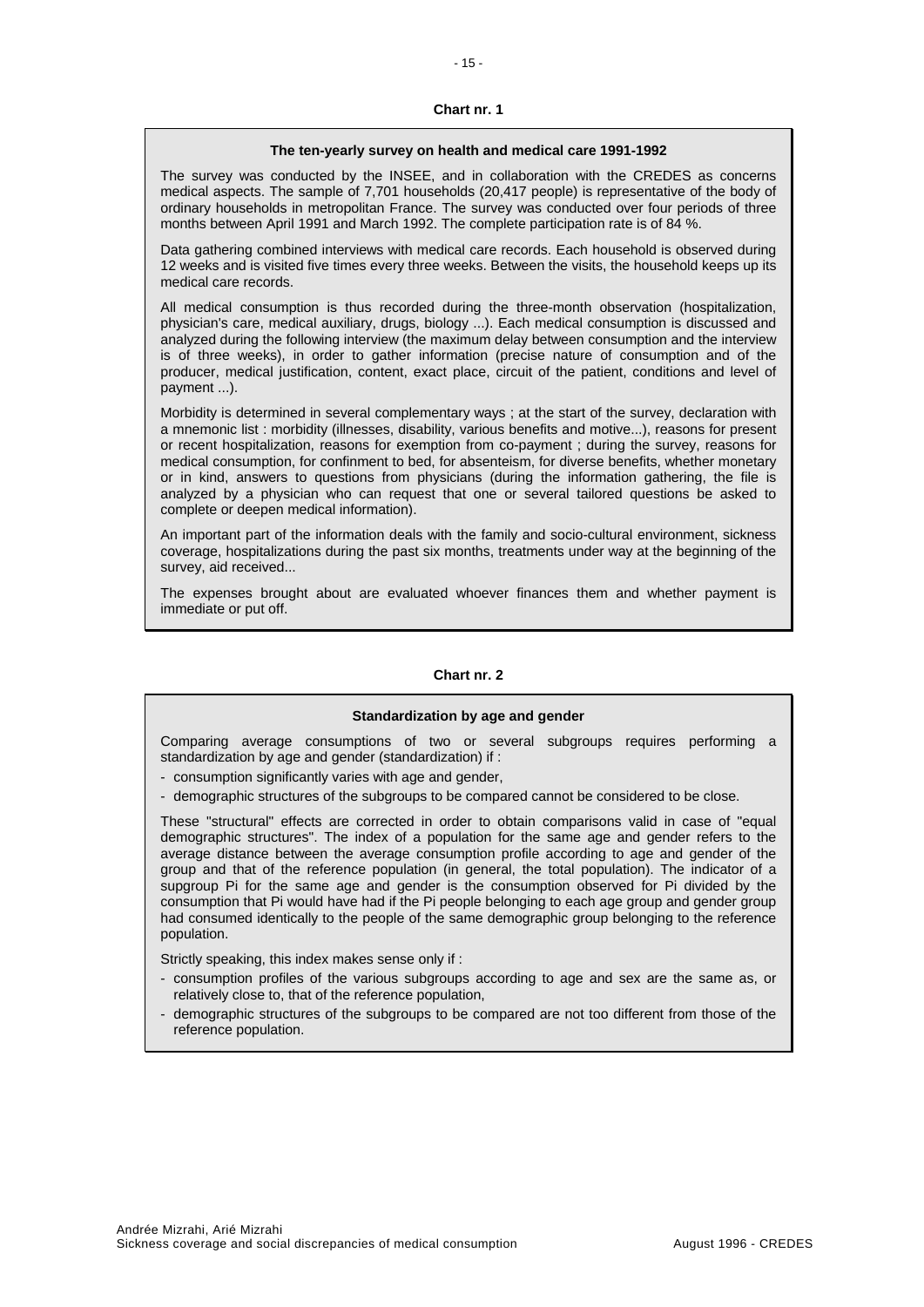|                                    |            | <b>Complementary coverage</b> |              |  |  |
|------------------------------------|------------|-------------------------------|--------------|--|--|
|                                    | <b>Yes</b> | <b>No</b>                     | <b>Total</b> |  |  |
| General scheme                     | 85         | 15                            | 64.4         |  |  |
| Civil servants' scheme             | 97         | 3                             | 8.3          |  |  |
| Farmers' scheme                    | 83         | 17                            | 5.4          |  |  |
| Craftmens' and shopkeepers' scheme | 86         | 14                            | 5.2          |  |  |
| Agricultural wage-earners          | 81         | 19                            | 2.6          |  |  |
| Local authorities                  | 93         | 7                             | 2.2          |  |  |
| Alsace - Lorraine                  | 78         | 22                            | 2.2          |  |  |
| Students' scheme                   | 86         | 14                            | 2.0          |  |  |
| The military                       | 97         | 3                             | 1.4          |  |  |
| <b>SNCF</b>                        | 76         | 24                            | 1.3          |  |  |
| Other scheme                       | 71         | 29                            | 4.9          |  |  |
| <b>Total</b>                       | 85         | 15                            | 100.0        |  |  |

**Table 5 Proportion of people without complementary coverage according to Social security's scheme** 

*Source : 10-yearly survey on health and medical care, 1991-92 (20,417 observations. Weighted data.)* 

**Without CC\***  $\parallel$  **Without CC\***  $\parallel$  With CC\* **VR\* without with CC\* exempt of CP\* of CP\* nonexempt of CP\* exempt of CP\* nonexempt of CP\* exempt of CP\* nonexempt of CP\***  Farmer -1.5 19.0 81.0 15.9 84.1 5.7 13.3 10.3 70.8 Independent worker | -1.3 || 16.4 | 83.6 || 12.1 | 87.9 || 3.8 | 12.6 || 8.2 | 75.4 Manager -2.4 9.0 91.0 7.5 92.5 1.0 8.0 6.5 84.6 Intermediary profession | -4.6 || 8.8 | 91.3 || 8.5 | 91.5 || 1.5 | 7.2 || 7.0 | 84.3 Office clerk | 0.4 || 12.9 | 87.1 || 12.4 | 87.6 || 3.7 | 9.2 || 8.7 | 78.4 Trade and service employee 1.9 30.2 69.8 19.2 80.8 9.8 20.4 9.4 60.4 Skilled worker 0.8 18.7 81.3 11.0 89.0 3.6 15.1 7.4 74.0 Unskilled worker 2.2 30.9 69.1 17.1 82.9 8.1 22.8 9.0 60.1 **Total - 16.7 83.3 11.6 88.5 3.8 12.9 7.8 75.6** 

**Table 6 Relative ageing and level of protection according to social back ground** 

 $VR:$  relative ageing,  $CC =$  complementary coverage,  $CP =$  co-payment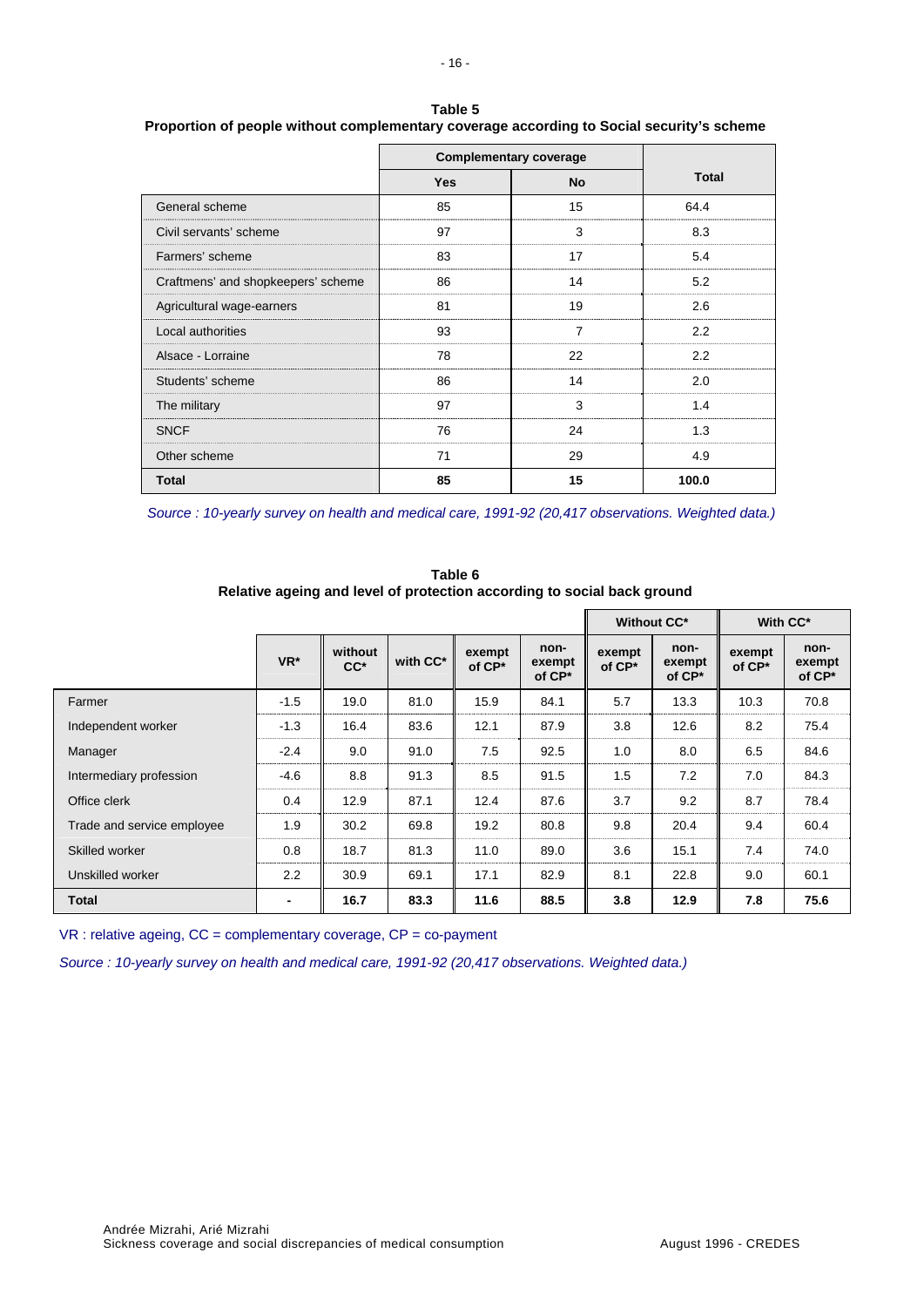|                   |                                | Average cost<br>for the visit<br>francs 91 | Average<br>supplementary<br>cost<br>francs 91 | %<br>consumers | Average<br>expense per<br>person<br>francs 91 |
|-------------------|--------------------------------|--------------------------------------------|-----------------------------------------------|----------------|-----------------------------------------------|
| <b>GP</b>         | Exempt of co-payment           | 114                                        |                                               | 0.80           | 1.121                                         |
|                   | Non-exempt of co-payment       | 112                                        | 11                                            | 0.47           | 423                                           |
|                   | With complementary coverage    | 112                                        | 10                                            | 0.52           | 508                                           |
|                   | Without complementary coverage | 116                                        | 10                                            | 0.40           | 387                                           |
| <b>Specialist</b> | Exempt of co-payment           | 234                                        | 44                                            | 0.46           | 1.528                                         |
| (Radiologists)    | Non-exempt of co-payment       | 201                                        | 47                                            | 0.26           | 611                                           |
| non included)     | With complementary coverage    | 209                                        | 49                                            | 0.32           | 723                                           |
|                   | Without complementary coverage | 198                                        | 30                                            | 0.19           | 561                                           |
|                   |                                |                                            | Average                                       |                | Average                                       |

**Table 7 Price, supplementary cost and medical consumption of physicians and dental care** 

|                |                                | Average cost<br>francs 91 | Average<br>supplementary<br>cost<br>francs 91 | $\frac{9}{6}$<br>consumers | Average<br>expense per<br><b>person</b><br>francs 91 |
|----------------|--------------------------------|---------------------------|-----------------------------------------------|----------------------------|------------------------------------------------------|
| <b>Dentist</b> | Exempt of co-payment           | 332                       |                                               | 0.08                       | 463                                                  |
|                | Non-exempt of co-payment       | 243                       |                                               | N N9                       | 551                                                  |
|                | With complementary coverage    | 253                       |                                               | 0.10                       | 559                                                  |
|                | Without complementary coverage |                           |                                               |                            |                                                      |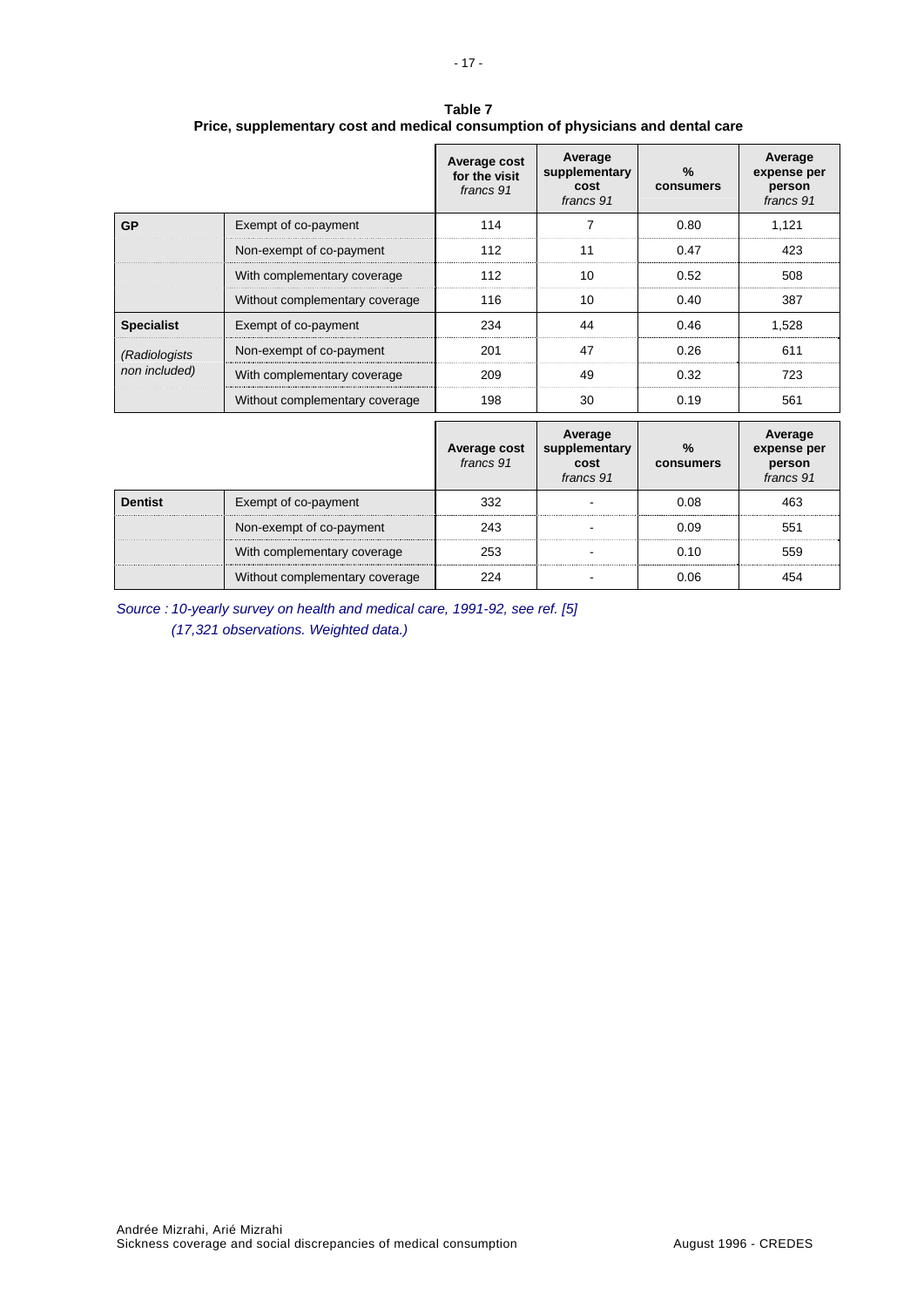#### **Table 8 Logistical analysis of the proportion of consumers of GPs', specialists, dental care according to social bagkground, age, sex,complementary coverage, exemption from co-payment**  *Adjustment, standard-deviation, probability*

|                                | <b>GP</b>            |           |        | <b>Specialist</b>                |                |         | <b>Dentist</b>                   |           |             |
|--------------------------------|----------------------|-----------|--------|----------------------------------|----------------|---------|----------------------------------|-----------|-------------|
| Observed size of consumers     |                      | 8649      |        | 5061                             |                | 2 2 9 5 |                                  |           |             |
|                                | adjustment standard- | deviation |        | probability adjustment standard- | deviation      |         | probability adjustment standard- | deviation | probability |
| Constante                      | 0.51                 | 0.07      | 0.0001 | 1.01                             | 0.07           | 0.0001  | 1.98                             | 0.10      | 0.0001      |
| Farmer                         | $-0.01$              | 0.07      | 0.9400 | 0.57                             | 0.08           | 0.0001  | 0.19                             | 0.10      | 0.0600      |
| Independent worker             | 0.27                 | 0.08      | 0.0005 | 0.28                             | 0.08           | 0.0005  | 0.10                             | 0.10      | 0.3200      |
| Manager                        | 0.35                 | 0.06      | 0.0001 | $-0.10$                          | 0.06           | 0.0950  | $-0.11$                          | 0.07      | 0.1200      |
| Office clerk                   | $-0.04$              | 0.06      | 0.4600 | 0.17                             | 0.06           | 0.0090  | 0.22                             | 0.09      | 0.0100      |
| Trade and service employee     | -0.01                | 0.09      | 0.9000 | 0.40                             | 0.10           | 0.0001  | 0.29                             | 0.13      | 0.0200      |
| Skilled worker                 | $-0.04$              | 0.05      | 0.3800 | 0.39                             | 0.05           | 0.0001  | 0.34                             | 0.07      | 0.0001      |
| Unskilled worker               | -0.11                | 0.06      | 0.0700 | 0.59                             | 0.07           | 0.0001  | 0.52                             | 0.09      | 0.0001      |
| Without profession             | $-0.04$              | 0.14      | 0.7700 | 0.13                             | 0.15           | 0.3900  | 0.20                             | 0.20      | 0.3200      |
| Intermediary profession        | 0.00                 |           |        | 0.00                             |                |         | 0.00                             |           |             |
| Man                            | 0.38                 | 0.03      | 0.0001 | 0.59                             | 0.04           | 0.0001  | 0.29                             | 0.05      | 0.0001      |
| Woman                          | 0.00                 |           |        | 0.00                             |                |         | 0.00                             |           |             |
| < 2 years                      | -0.75                | 0.11      | 0.0001 | $-1.14$                          | 0.11           | 0.0001  | 2.74                             | 0.51      | 0.0001      |
| Years 2-15                     | 0.02                 | 0.05      | 0.6000 | 0.14                             | 0.05           | 0.0070  | $-0.25$                          | 0.07      | 0.0001      |
| <b>Years 16-29</b>             | 0.40                 | 0.04      | 0.0001 | 0.15                             | 0.04           | 0.0004  | $-0.15$                          | 0.06      | 0.0090      |
| Years 30-64                    | 0.00                 |           |        | 0.00                             |                |         | 0.00                             |           |             |
| <b>Years 65-79</b>             | $-0.87$              | 0.06      | 0.0001 | $-0.07$                          | 0.06           | 0.2800  | 0.34                             | 0.09      | 0.0002      |
| 80 years and over              | $-1.34$              | 0.12      | 0.0001 | 0.31                             | 0.10           | 0.0030  | 0.74                             | 0.18      | 0.0001      |
| With complementary coverage    | $-0.74$              | 0.05      | 0.0001 | $-0.66$                          | 0.06           | 0.0001  | $-0.42$                          | 0.07      | 0.0001      |
| Without complementary coverage | 0.00                 | ä,        |        | 0.00                             | $\overline{a}$ |         | 0.00                             |           |             |
| Exempt of co-payment           | -1.28                | 0.07      | 0.0001 | $-0.99$                          | 0.06           | 0.0001  | $-0.09$                          | 0.09      | 0.2900      |
| Non-exempt of co-payment       | 0.00                 |           |        | 0.00                             |                |         | 0.00                             |           |             |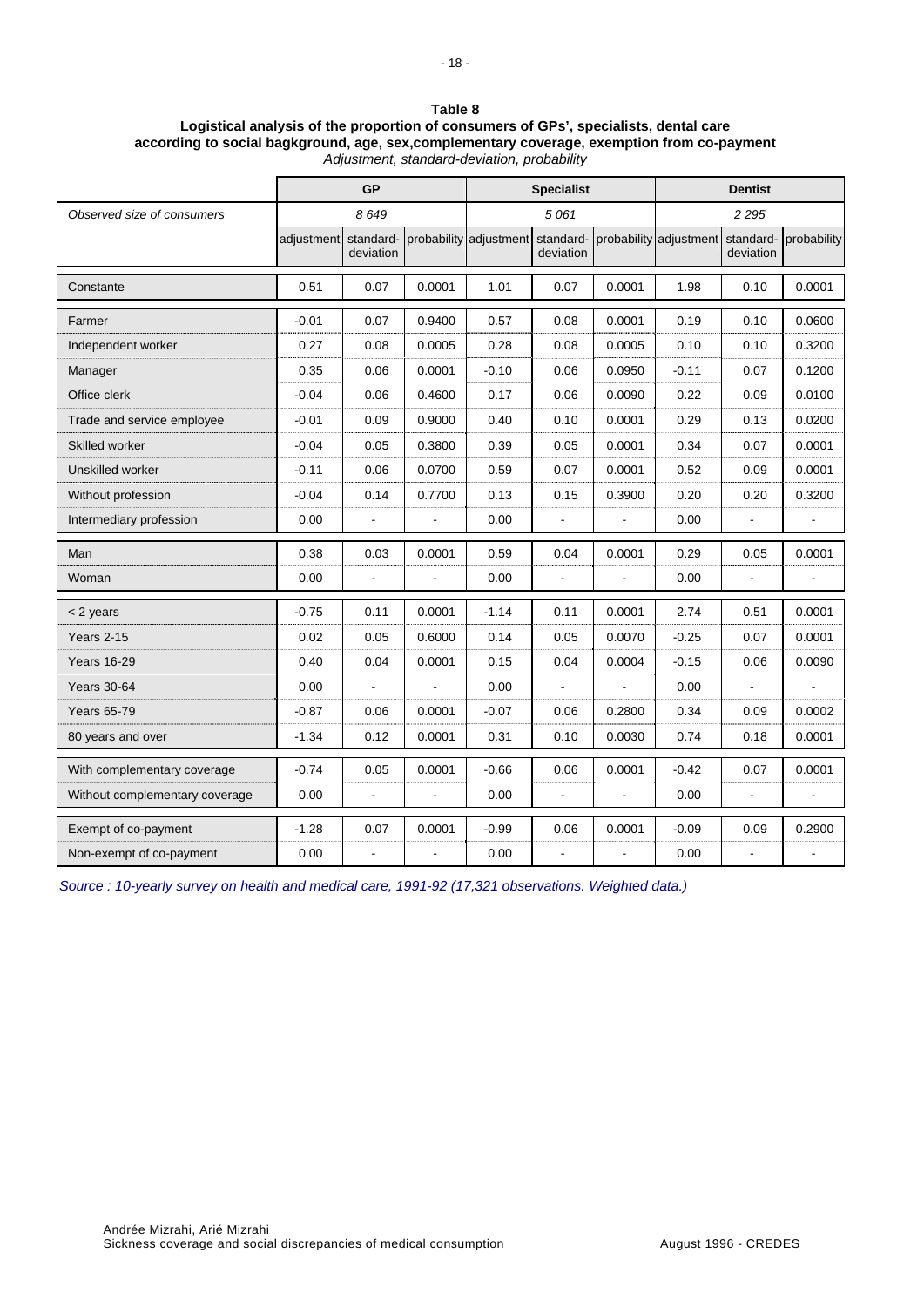#### **Table 9 Logistical analysis of the proportion of consumers of GPs', specialists, dental care according to social bagkground, age, sex,complementary coverage, exemption from co-payment With complementary coverage**  *Adjustment, standard-deviation, probability*

|                            | <b>GP</b>  |                        |        | <b>Specialist</b>      |                        |        | <b>Dentist</b>                   |                |             |  |
|----------------------------|------------|------------------------|--------|------------------------|------------------------|--------|----------------------------------|----------------|-------------|--|
| Observed size of consumers |            | 7660                   |        |                        | 4549                   |        |                                  | 2086           |             |  |
|                            | adjustment | standard-<br>deviation |        | probability adjustment | standard-<br>deviation |        | probability adjustment standard- | deviation      | probability |  |
| Constante                  | $-0.18$    | 0.05                   | 0.0002 | 0.35                   | 0.05                   | 0.0001 | 1.59                             | 0.07           | 0.0001      |  |
| Farmer                     | $-0.05$    | 0.08                   | 0.5545 | 0.61                   | 0.09                   | 0.0001 | 0.16                             | 0.11           | 0.1487      |  |
| Independent worker         | 0.26       | 0.08                   | 0.0015 | 0.27                   | 0.09                   | 0.0019 | 0.14                             | 0.11           | 0.2113      |  |
| Manager                    | 0.29       | 0.06                   | 0.0001 | $-0.09$                | 0.06                   | 0.1490 | $-0.11$                          | 0.08           | 0.1434      |  |
| Office clerk               | $-0.09$    | 0.06                   | 0.1837 | 0.16                   | 0.07                   | 0.0140 | 0.18                             | 0.09           | 0.0389      |  |
| Trade and service employee | $-0.12$    | 0.10                   | 0.2446 | 0.42                   | 0.11                   | 0.0001 | 0.33                             | 0.15           | 0.0233      |  |
| Skilled worker             | $-0.10$    | 0.05                   | 0.0527 | 0.38                   | 0.05                   | 0.0001 | 0.32                             | 0.07           | 0.0001      |  |
| Unskilled worker           | $-0.14$    | 0.07                   | 0.0471 | 0.59                   | 0.08                   | 0.0001 | 0.50                             | 0.10           | 0.0001      |  |
| Without profession         | $-0.10$    | 0.17                   | 0.5559 | 0.10                   | 0.18                   | 0.5548 | 0.42                             | 0.25           | 0.0956      |  |
| Intermediary profession    | 0.00       | ä,                     |        | 0.00                   |                        |        | 0.00                             |                |             |  |
| Man                        | 0.37       | 0.03                   | 0.0001 | 0.61                   | 0.04                   | 0.0001 | 0.29                             | 0.05           | 0.0001      |  |
| Woman                      | 0.00       | $\blacksquare$         |        | 0.00                   |                        |        | 0.00                             |                |             |  |
| $<$ 2 years                | $-0.63$    | 0.12                   | 0.0001 | $-1.09$                | 0.11                   | 0.0001 | 2.83                             | 0.57           | 0.0001      |  |
| Years 2-15                 | 0.00       | 0.05                   | 0.9331 | 0.14                   | 0.06                   | 0.0114 | $-0.29$                          | 0.07           | 0.0001      |  |
| <b>Years 16-29</b>         | 0.40       | 0.04                   | 0.0001 | 0.14                   | 0.05                   | 0.0017 | $-0.19$                          | 0.06           | 0.0010      |  |
| <b>Years 30-64</b>         | 0.00       |                        |        | 0.00                   | $\blacksquare$         |        | 0.00                             | $\blacksquare$ |             |  |
| <b>Years 65-79</b>         | $-0.90$    | 0.07                   | 0.0001 | $-0.12$                | 0.07                   | 0.0576 | 0.26                             | 0.10           | 0.0059      |  |
| 80 years and over          | $-1.23$    | 0.14                   | 0.0001 | 0.19                   | 0.12                   | 0.1170 | 0.94                             | 0.22           | 0.0001      |  |
| Exempt of co-payment       | $-1.18$    | 0.08                   | 0.0001 | $-1.01$                | 0.07                   | 0.0001 | $-0.04$                          | 0.10           | 0.6793      |  |
| Non-exempt of co-payment   | 0.00       |                        |        | 0.00                   |                        |        | 0.00                             |                |             |  |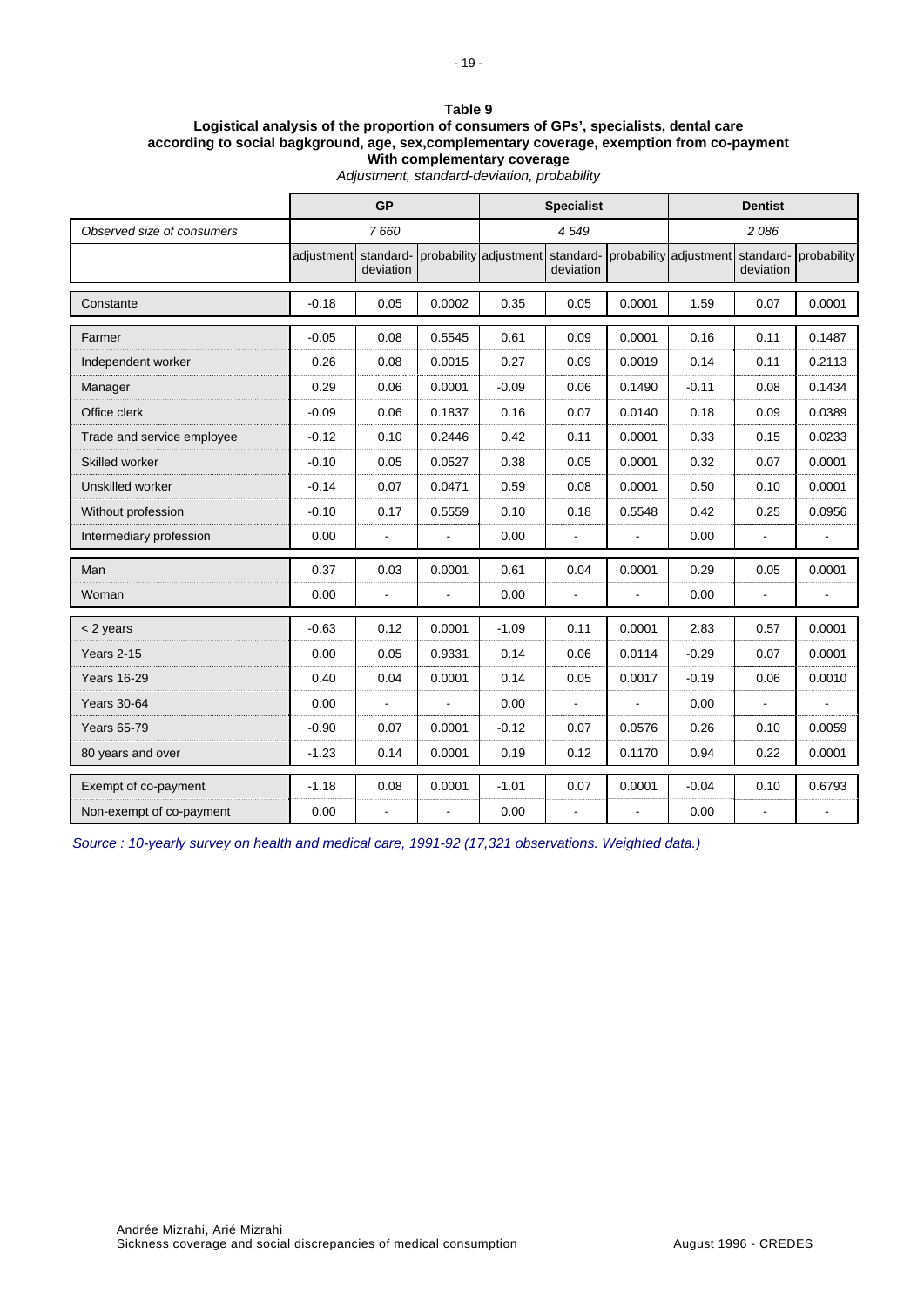#### **Table 10 Logistical analysis of the proportion of consumers of GPs', specialists, dental care according to social bagkground, age, sex,complementary coverage, exemption from co-payment Without complementary coverage**  *Adjustment, standard-deviation, probability*

|                            | GP         |                       |        | <b>Specialist</b>      |                       |        | <b>Dentist</b>         |                       |             |
|----------------------------|------------|-----------------------|--------|------------------------|-----------------------|--------|------------------------|-----------------------|-------------|
| Observed size of consumers |            | 987                   |        | 477                    |                       |        | 214                    |                       |             |
|                            | adjustment | standard<br>deviation |        | probability adjustment | standard<br>deviation |        | probability adjustment | standard<br>deviation | probability |
| Constante                  | $-0.02$    | 0.16                  | 0.8887 | 0.96                   | 0.18                  | 0.0010 | 1.62                   | 0.234                 | 0.0001      |
| Farmer                     | 0.51       | 0.21                  | 0.0143 | 0.36                   | 0.23                  | 0.1275 | 0.53                   | 0.33                  | 0.1060      |
| Independent worker         | 0.58       | 0.23                  | 0.0111 | 0.42                   | 0.26                  | 0.1044 | $-0.09$                | 0.31                  | 0.7826      |
| Manager                    | 1.06       | 0.24                  | 0.0001 | $-0.29$                | 0.23                  | 0.2035 | $-0.21$                | 0.29                  | 0.4713      |
| Office clerk               | 0.51       | 0.21                  | 0.0137 | 0.21                   | 0.22                  | 0.3462 | 0.67                   | 0.33                  | 0.0457      |
| Trade and service employee | 0.75       | 0.22                  | 0.0008 | 0.37                   | 0.24                  | 0.1202 | 0.26                   | 0.32                  | 0.4030      |
| Skilled worker             | 0.54       | 0.16                  | 0.0005 | 0.54                   | 0.18                  | 0.0023 | 0.56                   | 0.23                  | 0.0158      |
| Unskilled worker           | 0.31       | 0.17                  | 0.0583 | 0.67                   | 0.19                  | 0.0006 | 0.67                   | 0.26                  | 0.0097      |
| Without profession         | 0.48       | 0.29                  | 0.0954 | 0.27                   | 0.32                  | 0.4072 | $-0.19$                | 0.37                  | 0.6136      |
| Intermediary profession    | 0.00       | $\overline{a}$        |        | 0.00                   |                       |        | 0.00                   |                       |             |
| Man                        | 0.51       | 0.09                  | 0.0001 | 0.41                   | 0.10                  | 0.0001 | 0.30                   | 0.14                  | 0.0310      |
| Woman                      | 0.00       |                       |        | 0.00                   |                       |        | 0.00                   |                       |             |
| $<$ 2 years                | $-1.50$    | 0.32                  | 0.0001 | $-1.45$                | 0.30                  | 0.0001 | 2.17                   | 1.21                  | 0.0727      |
| Years 2-15                 | 0.19       | 0.14                  | 0.1804 | 0.11                   | 0.17                  | 0.5148 | 0.06                   | 0.22                  | 0.7988      |
| <b>Years 16-29</b>         | 0.42       | 0.12                  | 0.0003 | 0.23                   | 0.14                  | 0.0908 | 0.26                   | 0.18                  | 0.1419      |
| <b>Years 30-64</b>         | 0.00       | ÷                     |        | 0.00                   | $\overline{a}$        |        | 0.00                   |                       |             |
| <b>Years 65-79</b>         | $-0.72$    | 0.16                  | 0.0001 | 0.32                   | 0.17                  | 0.0670 | 0.98                   | 0.29                  | 0.0008      |
| 80 years and over          | $-1.55$    | 0.24                  | 0.0001 | 0.77                   | 0.24                  | 0.0012 | 0.47                   | 0.32                  | 0.1460      |
| Exempt of co-payment       | $-1.52$    | 0.13                  | 0.0001 | $-1.04$                | 0.14                  | 0.0001 | $-0.25$                | 0.20                  | 0.2072      |
| Non-exempt of co-payment   | 0.00       |                       |        | 0.00                   |                       |        | 0.00                   |                       |             |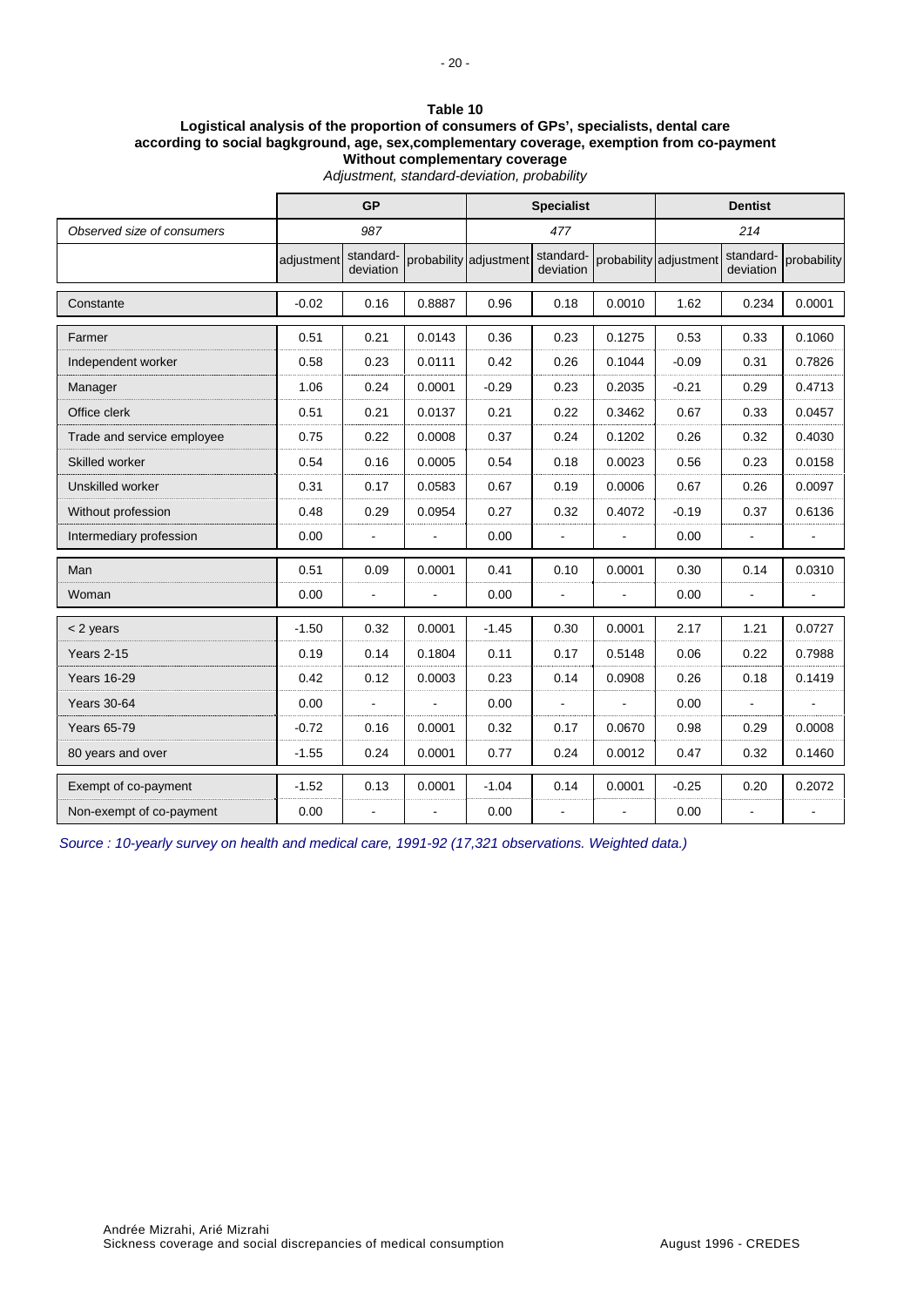|                               | With compl. coverage |              | Without compl. coverage | <b>Total</b> |                |
|-------------------------------|----------------------|--------------|-------------------------|--------------|----------------|
|                               | <b>Expense</b>       | <b>Index</b> | <b>Expense</b>          | <b>Index</b> | <b>Expense</b> |
| number                        |                      | 2 4 9 3      | 14828                   | 17321        |                |
| GP visits at patient's home   | 169                  | 0.98         | 197                     | 1.14         | 173            |
| GP visits at consulting room  | 339                  | 1.07         | 190                     | 0.60         | 316            |
| <b>Total GP visits</b>        | 508                  | 1.04         | 387                     | 0.79         | 489            |
| Specialist visits             | 723                  | 1.04         | 561                     | 0.80         | 698            |
| <b>Total physician visits</b> | 1, 231               | 1.04         | 948                     | 0.80         | 1, 187         |
| <b>Prescribed drugs</b>       | 1, 202               | 1.03         | 974                     | 0.84         | 1,166          |
| Non-prescribed drugs          | 66                   | 1.00         | 64                      | 0.98         | 65             |
| <b>Total drugs</b>            | 1,267                | 1.03         | 1,038                   | 0.84         | 1,232          |
| Dental care                   | 559                  | 1.03         | 454                     | 0.84         | 543            |
| Total primary care            | 3,717                | 1.02         | 3, 221                  | 0.89         | 3,640          |
| Hospitalization               | 2,589                | 1.00         | 2,526                   | 0.98         | 2,579          |
| <b>Total medicale expense</b> | 6,306                | 1.01         | 5,748                   | 0.92         | 6, 219         |

| Table 11                                                               |
|------------------------------------------------------------------------|
| Annual expense per person according to care and complementary coverage |
| french francs 91 and standardized index by age and gender              |

*Source : 10-yearly survey on health and medical care, 1991-92 (17,321 observations. Weighted data.)* 

#### **Table 12**

**Annual expense per person according to type of care and social background** 

*french francs 91 and standardized index by age and gender*

|                            | <b>GP</b>      |              |                | <b>Specialist</b> | <b>Dentist</b> |              |  |
|----------------------------|----------------|--------------|----------------|-------------------|----------------|--------------|--|
|                            | <b>Expense</b> | <b>Index</b> | <b>Expense</b> | <b>Index</b>      |                | <b>Index</b> |  |
| Farmer                     | 615            | 1.05         | 529            | 0.69              | 397            | 0.64         |  |
| Indépendant worker         | 458            | 0.90         | 654            | 0.87              | 585            | 1.03         |  |
| Manager                    | 392            | 0.84         | 976            | 1.44              | 953            | 1.74         |  |
| Intermediary profession    | 472            | 1.01         | 893            | 1.28              | 661            | 1.23         |  |
| Office clerk               | 541            | 1.06         | 836            | 1.14              | 574            | 1.03         |  |
| Trade and service employee | 605            | 1.08         | 779            | 1.02              | 325            | 0.55         |  |
| Skilled worker             | 466            | 1.03         | 558            | 0.82              | 391            | 0.75         |  |
| Unskilled worker           | 548            | 1.09         | 398            | 0.63              | 330            | 0.58         |  |
| Average (total)            | 489            | 1.00         | 698            | 1.00              | 543            | 1.00         |  |
| Standard-deviation         | 62             | 0.08         | 196            | 0.27              | 201            | 0.37         |  |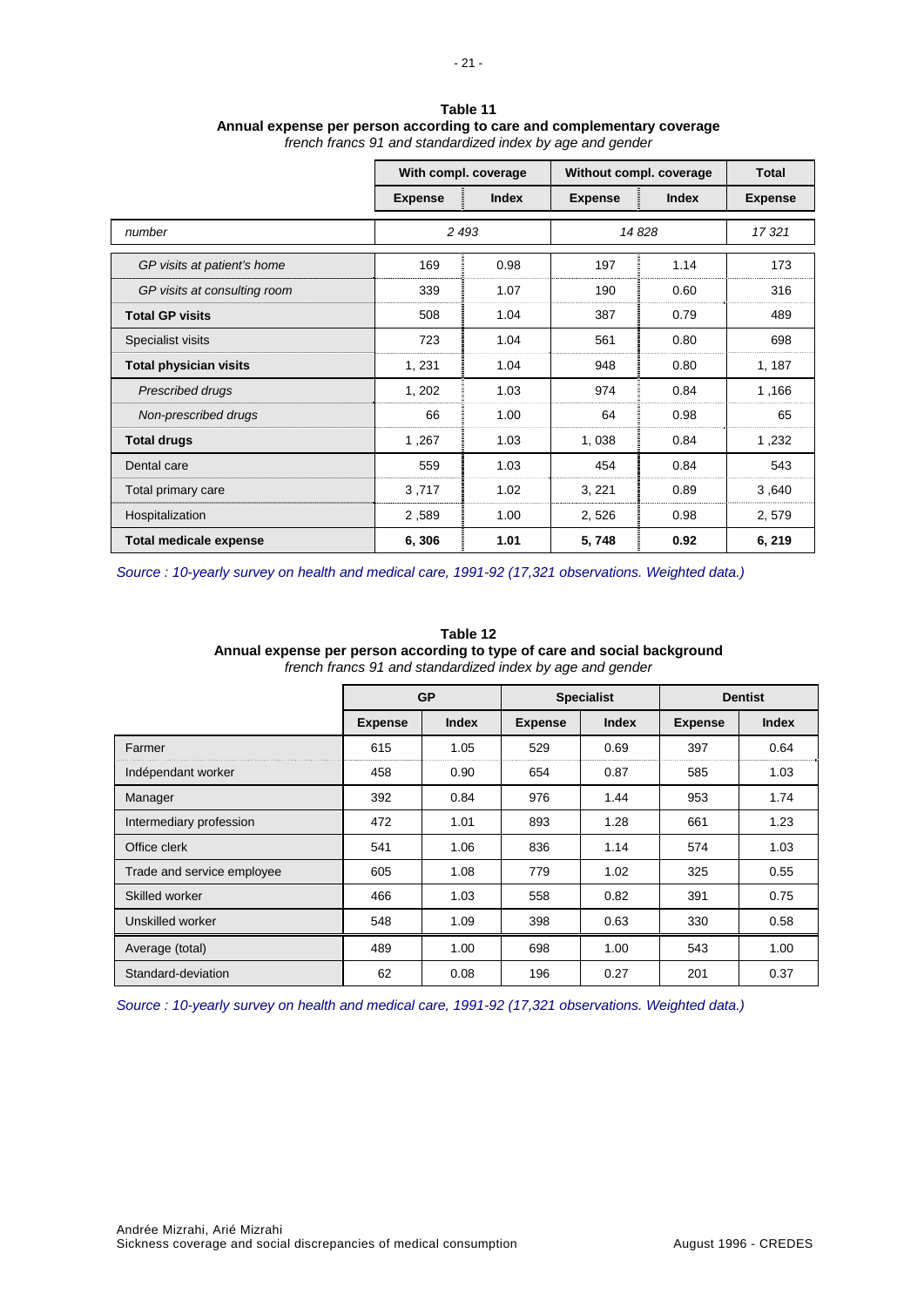|                               | Non-exempt to co-payment |                      |              |         | <b>Exempt to co-payment</b> |       | <b>Total</b>   |                      |              |
|-------------------------------|--------------------------|----------------------|--------------|---------|-----------------------------|-------|----------------|----------------------|--------------|
|                               | <b>With CC</b>           | <b>Without</b><br>CС | <b>Total</b> | With CC | <b>Without</b><br><b>CC</b> | Total | <b>With CC</b> | Without<br><b>CC</b> | <b>Total</b> |
| GP visits at patients home    | 0.16                     | 0.35                 | 0.16         | 0.17    | 0.23                        | 0.15  | 0.17           | 0.25                 | 0.17         |
| GP visits at consulting room  | 0.07                     | 0.25                 | 0.08         | 0.29    | 0.24                        | 0.19  | 0.07           | 0.20                 | 0.08         |
| <b>Total GP visits</b>        | 0.08                     | 0.20                 | 0.07         | 0.09    | 0.09                        | 0.06  | 0.08           | 0.16                 | 0.07         |
| Specialist visits             | 0.27                     | 1.43                 | 0.33         | 0.29    | 0.40                        | 0.30  | 0.25           | 1.09                 | 0.28         |
| <b>Total physician visits</b> | 0.14                     | 0.96                 | 0.19         | 0.14    | 0.20                        | 0.15  | 0.13           | 0.67                 | 0.15         |
| Prescribed drugs              | 0.07                     | 0.18                 | 0.06         | 0.14    | 0.16                        | 0.14  | 0.07           | 0.17                 | 0.08         |
| Non-prescribed drugs          | 0.32                     | 0.44                 | 0.34         | 0.39    | 1.06                        | 0.44  | 0.31           | 0.50                 | 0.33         |
| <b>Total drugs</b>            | 0.06                     | 0.17                 | 0.06         | 0.14    | 0.13                        | 0.14  | 0.06           | 0.14                 | 0.07         |
| Dental care                   | 0.31                     | 1.35                 | 0.36         | 0.72    | 1.16                        | 0.66  | 0.33           | 1.28                 | 0.38         |
| Total ambulatory care         | 0.11                     | 0.94                 | 0.16         | 0.16    | 0.15                        | 0.15  | 0.10           | 0.54                 | 0.13         |
| Hospitalization               | 0.35                     | 1.88                 | 0.35         | 0.33    | 1.60                        | 0.33  | 0.28           | 0.52                 | 0.25         |
| <b>Total</b>                  | 0.09                     | 0.87                 | 0.13         | 0.22    | 0.72                        | 0.23  | 0.11           | 0.43                 | 0.11         |

**Table 13 Inter-group variation coefficient (background) according to exemption from co-payment and complementary coverage (CC)** 

- 22 -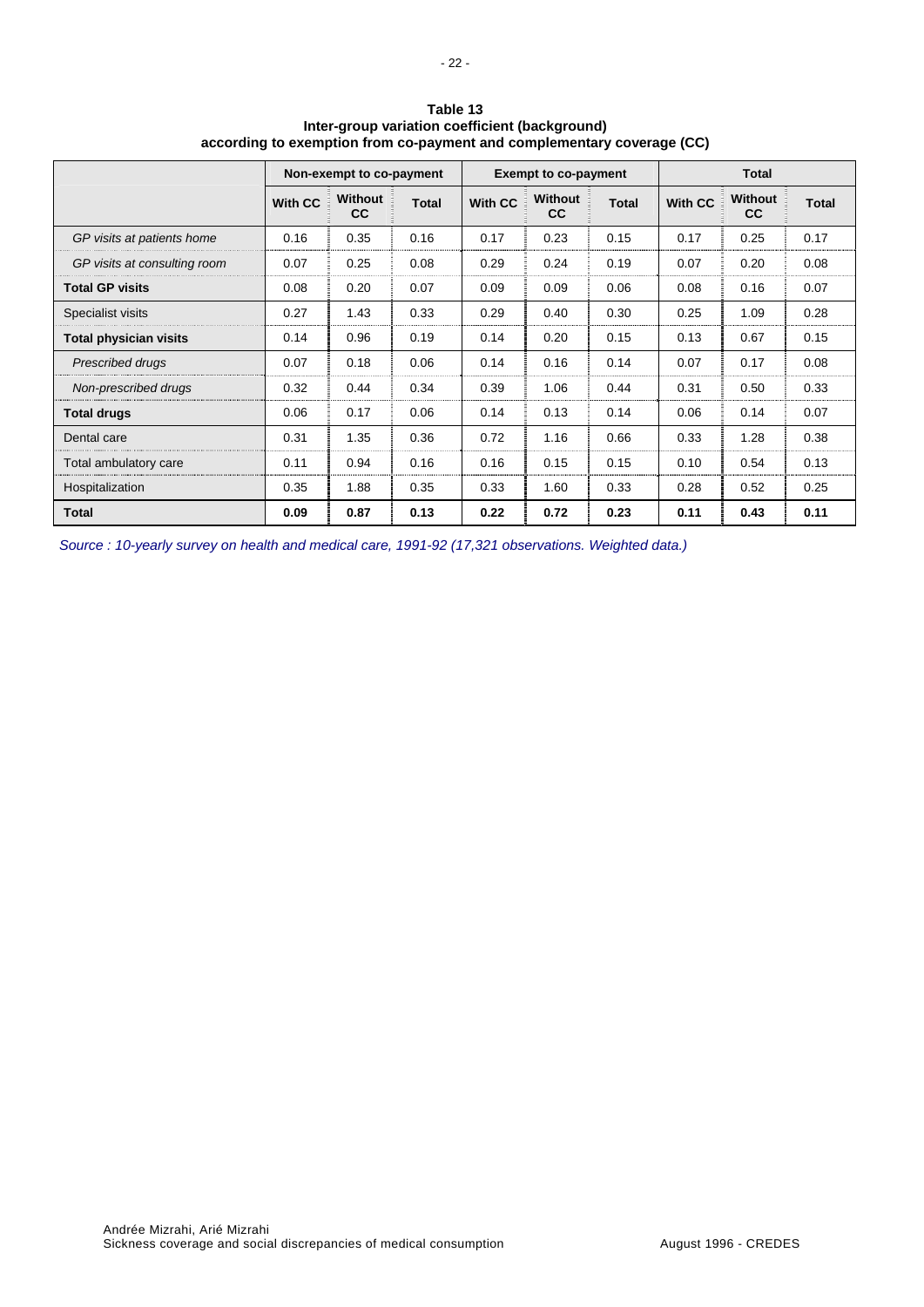Achevé d'imprimer le 30 août 1996 SCRIPTA Diffusion, 16 Place Adolphe Chérioux 75015 PARIS Dépôt légal : Septembre 1996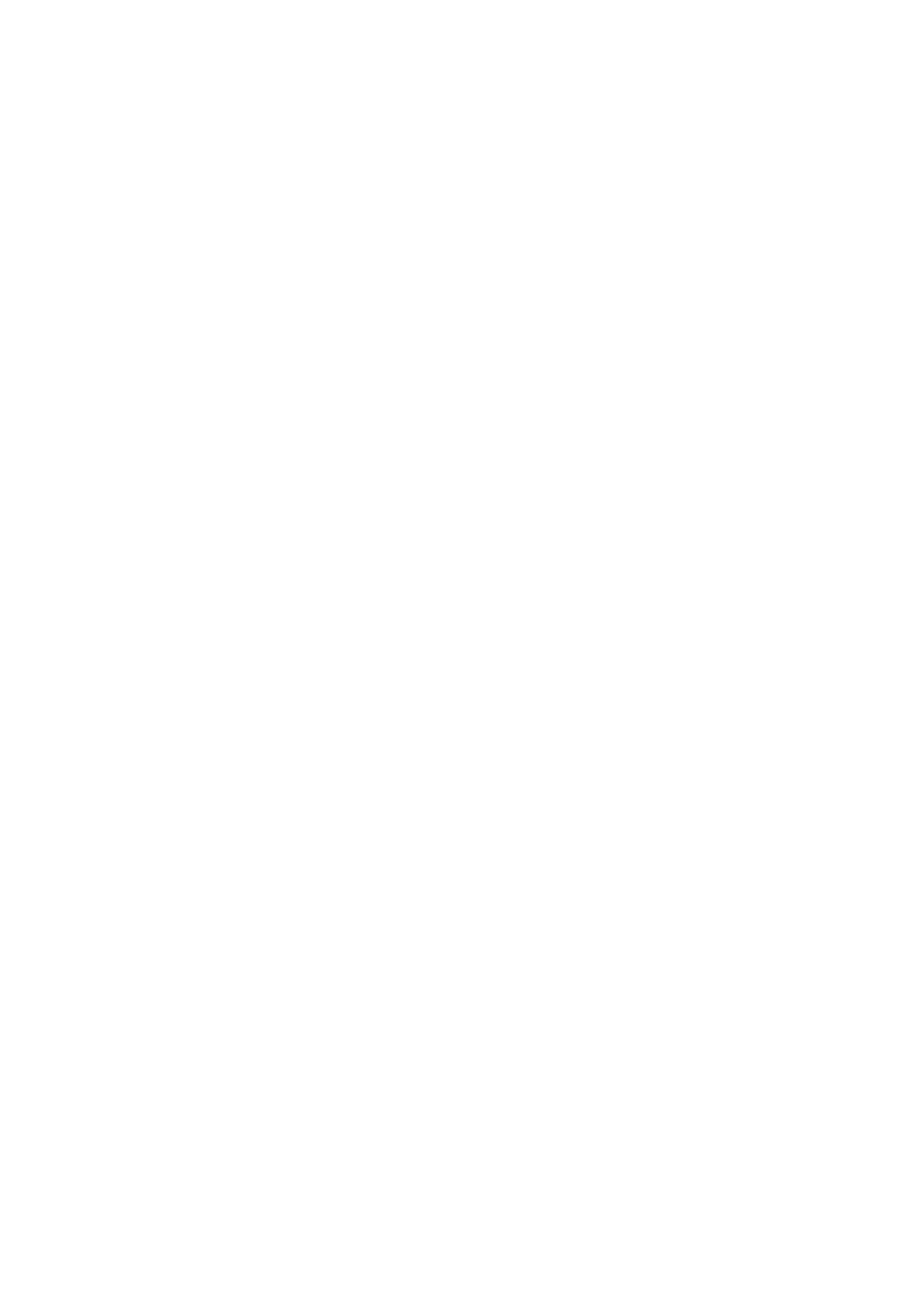#### **Achats des publications du CREDES**

#### **Sur place ou par courrier :**

CREDES Service Diffusion (7ème étage) 1, rue Paul Cézanne 75008 Paris

Horaires d'ouverture : *Lundi au vendredi : 9 h - 12 h / 14 h - 16 h* 

#### **Consultation du fonds documentaire**

**Sur rendez-vous** (tél. : (1) 40 76 82 00)

Horaires d'ouverture : *Lundi et jeudi : 14 h - 17 h Mardi et mercredi : 9 h 30 - 12 h 30* 

#### **Informations sur les travaux du CREDES**

Toute personne peut demander à être intégrée dans le fichier des correspondants du CREDES afin d'être régulièrement informée des dernières publications du centre.

tél. : (1) 40 76 82 01/02 - fax. : (1) 45 63 57 42

#### **INTERNET : E-MAIL & WEB**

Vous pouvez communiquer avec le CREDES aux adresses suivantes :

**avec le service Diffusion**  *E-mail : commande@credes.msh-paris.fr* 

#### **avec le service Documentation**

*E-mail : document@credes.msh-paris.fr* 

#### **avec le service informatique des logiciels Eco-Santé**

*E-mail : ecosante@credes.msh-paris.fr* 

#### **Le serveur Web :**

Depuis le 11 septembre 1995, le CREDES met à votre disposition un serveur sur Internet : *http://www.mworld.fr/credes/* 

#### **Ce service vous permet d'obtenir en direct des informations sur le CREDES :**

Présentation du centre et de l'équipe

Informations sur les enquêtes du CREDES

Informations sur les logiciels Eco-Santé

Consultation des bibliographies chronologiques et thématiques

Description du fonds documentaire

Commandes directes de rapports